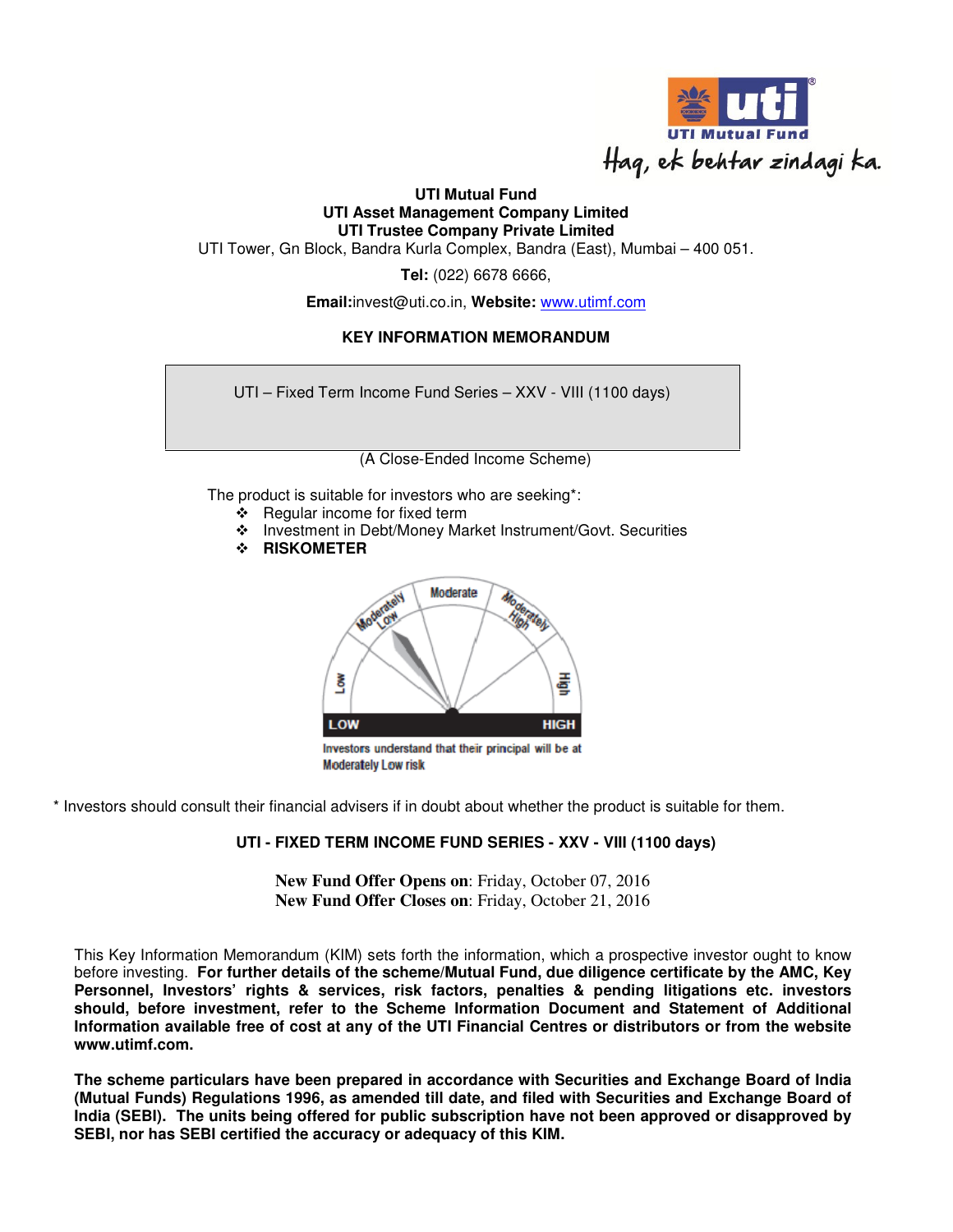| Investment<br><b>Objective</b> | The scheme aims to generate returns by investing in a portfolio of fixed income<br>securities maturing on or before the date of maturity of the scheme. However, the<br>scheme does not guarantee / indicate any return. There is no assurance that the funds<br>objective will be achieved.                                                                                                                                                                                                                                                                                                                                                                                                                                                                                                                                                                                                                                                                                                                                                                                 |                              |                |                        |
|--------------------------------|------------------------------------------------------------------------------------------------------------------------------------------------------------------------------------------------------------------------------------------------------------------------------------------------------------------------------------------------------------------------------------------------------------------------------------------------------------------------------------------------------------------------------------------------------------------------------------------------------------------------------------------------------------------------------------------------------------------------------------------------------------------------------------------------------------------------------------------------------------------------------------------------------------------------------------------------------------------------------------------------------------------------------------------------------------------------------|------------------------------|----------------|------------------------|
| <b>Tenure</b>                  | UTI-Fixed Term Income Fund - Series XXV - VIII (1100 days) is a close ended income<br>scheme with tenure of 1100 days.                                                                                                                                                                                                                                                                                                                                                                                                                                                                                                                                                                                                                                                                                                                                                                                                                                                                                                                                                       |                              |                |                        |
| <b>Asset Allocation</b>        | <b>Asset Allocation (% to NAV):</b>                                                                                                                                                                                                                                                                                                                                                                                                                                                                                                                                                                                                                                                                                                                                                                                                                                                                                                                                                                                                                                          |                              |                |                        |
| <b>Pattern</b><br>of<br>the    | Under normal circumstances, the asset allocation under the scheme will be as below                                                                                                                                                                                                                                                                                                                                                                                                                                                                                                                                                                                                                                                                                                                                                                                                                                                                                                                                                                                           |                              |                |                        |
| scheme                         | <b>Instruments</b>                                                                                                                                                                                                                                                                                                                                                                                                                                                                                                                                                                                                                                                                                                                                                                                                                                                                                                                                                                                                                                                           | <b>Indicative Allocation</b> |                | <b>Risk Profile</b>    |
|                                |                                                                                                                                                                                                                                                                                                                                                                                                                                                                                                                                                                                                                                                                                                                                                                                                                                                                                                                                                                                                                                                                              | (% of Net Assets)            |                |                        |
|                                |                                                                                                                                                                                                                                                                                                                                                                                                                                                                                                                                                                                                                                                                                                                                                                                                                                                                                                                                                                                                                                                                              | <b>Minimum</b>               | <b>Maximum</b> |                        |
|                                | Debt Instruments                                                                                                                                                                                                                                                                                                                                                                                                                                                                                                                                                                                                                                                                                                                                                                                                                                                                                                                                                                                                                                                             | 80%                          | 100%           | Low to Medium          |
|                                | Money Market Instruments                                                                                                                                                                                                                                                                                                                                                                                                                                                                                                                                                                                                                                                                                                                                                                                                                                                                                                                                                                                                                                                     | $0\%$                        | 20%            | Low                    |
|                                | The scheme will invest only in a portfolio of fixed income securities that mature on or<br>before the date of maturity of the scheme as per SEBI guidelines contained in SEBI<br>Circular No SEBI / IMD / Cir No 12 / 147132 / 08 dated Dec 11, 2008.                                                                                                                                                                                                                                                                                                                                                                                                                                                                                                                                                                                                                                                                                                                                                                                                                        |                              |                |                        |
|                                | The cumulative gross exposure through debt and derivative positions shall not exceed<br>100% of the net assets of the scheme.                                                                                                                                                                                                                                                                                                                                                                                                                                                                                                                                                                                                                                                                                                                                                                                                                                                                                                                                                |                              |                |                        |
|                                | The Scheme will not invest in Securitised Debt, Foreign Securities and will not engage<br>in Securities Lending.                                                                                                                                                                                                                                                                                                                                                                                                                                                                                                                                                                                                                                                                                                                                                                                                                                                                                                                                                             |                              |                |                        |
|                                | The Scheme will not engage in Short Selling, Credit default swaps.                                                                                                                                                                                                                                                                                                                                                                                                                                                                                                                                                                                                                                                                                                                                                                                                                                                                                                                                                                                                           |                              |                |                        |
|                                | The scheme does not intend to invest in repo in corporate debt securities.                                                                                                                                                                                                                                                                                                                                                                                                                                                                                                                                                                                                                                                                                                                                                                                                                                                                                                                                                                                                   |                              |                |                        |
|                                | As per the current norms of UTI AMC, the value of derivative contracts outstanding at<br>any point of time will be limited to 25% of the net assets of the scheme at the time of<br>investment. Such derivative position will comply with overall limits and norms of SEBI<br>Circular No Cir / IMD / DF / 11 / 2010 dated August 18, 2010, DNPD/CIR-29/2005 dated<br>September 14, 2005, SEBI/DNPD/Cir-31/2006 dated September 22, 2006 and<br>DNPD/CIR-31/2006 dated January 20, 2006.<br>The exposure of the Scheme in a particular sector (excluding investments in Bank CDs,<br>CBLO, G-Secs, T-Bills, short term deposits of scheduled commercial banks and AAA<br>rated securities issued by Public Financial Institutions and Public Sector Banks) shall<br>not exceed 25% of the net assets of the Scheme;<br>Provided that an additional exposure to financial services sector (over and above the<br>limit of 25%) not exceeding 10% of the net assets of the Scheme shall be allowed only<br>by way of increase in exposure to Housing Finance Companies (HFCs); |                              |                |                        |
|                                |                                                                                                                                                                                                                                                                                                                                                                                                                                                                                                                                                                                                                                                                                                                                                                                                                                                                                                                                                                                                                                                                              |                              |                |                        |
|                                |                                                                                                                                                                                                                                                                                                                                                                                                                                                                                                                                                                                                                                                                                                                                                                                                                                                                                                                                                                                                                                                                              |                              |                |                        |
|                                | Provided further that the additional exposure to such securities issued by HFCs are<br>rated AA and above and these HFCs are registered with National Housing Bank (NHB)<br>and the total investment/ exposure in HFCs shall not exceed 25% of the net assets of<br>the<br>Scheme<br>per<br>as<br>SEBI/HO/IMD/DF2/CIR/P/2016/68 dated August 10, 2016.                                                                                                                                                                                                                                                                                                                                                                                                                                                                                                                                                                                                                                                                                                                       | <b>SEBI</b><br>Guideline     | contained      | in.<br>Circular<br>No. |
|                                | Pending deployment of funds of the Scheme in securities in terms of the investment<br>objective of the scheme as stated above, the funds of the Scheme may be invested in<br>short term deposits of scheduled commercial banks in accordance with SEBI Circular<br>No SEBI / IMD / Cir No 1 / 91171 /07 dated April 16, 2007.                                                                                                                                                                                                                                                                                                                                                                                                                                                                                                                                                                                                                                                                                                                                                |                              |                |                        |
|                                | OTHER DISCLOSURES FOR CLOSE ENDED DEBT ORIENTED SCHEMES<br><b>Credit Evaluation Policy:</b><br>1.                                                                                                                                                                                                                                                                                                                                                                                                                                                                                                                                                                                                                                                                                                                                                                                                                                                                                                                                                                            |                              |                |                        |
|                                | Fund house follows a Credit Evaluation Process based on the objective<br>assessment of the business risk, industry risk, financial risk, liquidity & funding risk                                                                                                                                                                                                                                                                                                                                                                                                                                                                                                                                                                                                                                                                                                                                                                                                                                                                                                            |                              |                |                        |

and a subjective assessment of management quality, corporate governance,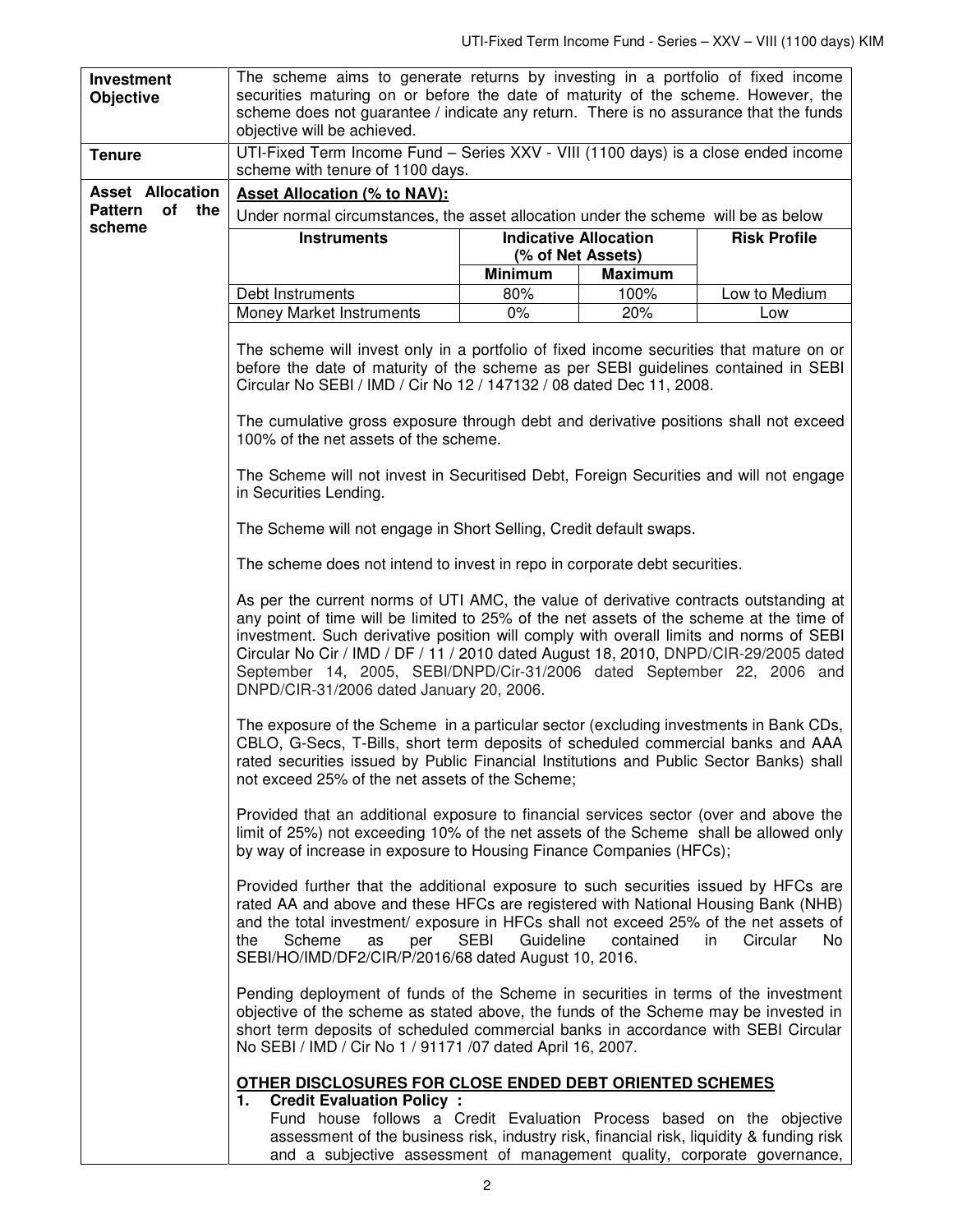|                                                                                                                                                                                                                                                                                                                                                                                                                                                                                                                                                                                                                                                                                                                                                                                                                                                                                                                                                                                                                                                                                                                                                                                                                                                                                                                                                                                                                                 | auditor comments, banker's feedback, risk management systems & processes.<br>The Fund House also takes into account the external rating of the company by<br>accredited rating agencies. It is an ongoing process that includes continuous<br>monitoring and surveillance of companies to adjust for the latest developments<br>within the sector & corporate actions within the group / company. |            |     |                      |            |                   |
|---------------------------------------------------------------------------------------------------------------------------------------------------------------------------------------------------------------------------------------------------------------------------------------------------------------------------------------------------------------------------------------------------------------------------------------------------------------------------------------------------------------------------------------------------------------------------------------------------------------------------------------------------------------------------------------------------------------------------------------------------------------------------------------------------------------------------------------------------------------------------------------------------------------------------------------------------------------------------------------------------------------------------------------------------------------------------------------------------------------------------------------------------------------------------------------------------------------------------------------------------------------------------------------------------------------------------------------------------------------------------------------------------------------------------------|---------------------------------------------------------------------------------------------------------------------------------------------------------------------------------------------------------------------------------------------------------------------------------------------------------------------------------------------------------------------------------------------------|------------|-----|----------------------|------------|-------------------|
| 2.                                                                                                                                                                                                                                                                                                                                                                                                                                                                                                                                                                                                                                                                                                                                                                                                                                                                                                                                                                                                                                                                                                                                                                                                                                                                                                                                                                                                                              | Sectors in which the Scheme shall not invest<br>The scheme will not invest in the securities issued by the companies in the Aviation<br>and Gems & Jewellery Sectors.                                                                                                                                                                                                                             |            |     |                      |            |                   |
| 3.<br>Type of instruments which the scheme propose to invest in<br>The corpus of the scheme can be invested in any (but not exclusively) of the<br>following instruments.<br>* Securities issued /guaranteed by the Central, State, and Local governments<br>(including but not limited to coupon bearing bonds, Zero coupon bonds and<br>treasury bills).<br>* Corporate debt (Public & private sector).<br>* Debt instruments of domestic government agencies and statutory bodies which<br>may or may not carry a central /state govt. guarantee [including but not limited<br>to Municipalities, Public Sector Undertakings, and State Electricity Boards<br>(SEBs)<br>* Bonds issued by Banks (public & private sector) and Financial Institutions.<br>Money market instruments as permitted by SEBI and or RBI (including CPs,<br>$\ast$<br>CDs and CBLOs).<br>* Securities with floating rate instruments.<br>* Derivative instruments as permitted by SEBI/RBI.<br>Any other instruments as may be permitted by RBI/SEBI/other Regulatory<br>∗<br>authorities from time to time.<br>The securities as mentioned above could be listed, unlisted, privately placed,<br>secured, unsecured, rated or unrated (post investment in portfolio) and of any<br>maturity. The securities may be acquired through initial public offers, private<br>placements, secondary market transactions, rights offer or negotiated deals. |                                                                                                                                                                                                                                                                                                                                                                                                   |            |     |                      |            |                   |
|                                                                                                                                                                                                                                                                                                                                                                                                                                                                                                                                                                                                                                                                                                                                                                                                                                                                                                                                                                                                                                                                                                                                                                                                                                                                                                                                                                                                                                 |                                                                                                                                                                                                                                                                                                                                                                                                   |            |     | <b>Credit Rating</b> |            |                   |
| <b>Instruments</b>                                                                                                                                                                                                                                                                                                                                                                                                                                                                                                                                                                                                                                                                                                                                                                                                                                                                                                                                                                                                                                                                                                                                                                                                                                                                                                                                                                                                              | A1                                                                                                                                                                                                                                                                                                                                                                                                | <b>AAA</b> | AA  | A                    | <b>BBB</b> | <b>Not</b>        |
|                                                                                                                                                                                                                                                                                                                                                                                                                                                                                                                                                                                                                                                                                                                                                                                                                                                                                                                                                                                                                                                                                                                                                                                                                                                                                                                                                                                                                                 |                                                                                                                                                                                                                                                                                                                                                                                                   |            |     |                      |            | <b>Applicable</b> |
| CDs<br><b>CPs</b>                                                                                                                                                                                                                                                                                                                                                                                                                                                                                                                                                                                                                                                                                                                                                                                                                                                                                                                                                                                                                                                                                                                                                                                                                                                                                                                                                                                                               | ۰                                                                                                                                                                                                                                                                                                                                                                                                 | ۰          |     | ٠                    | ۰          | ۰                 |
| Convertible<br><b>Non</b>                                                                                                                                                                                                                                                                                                                                                                                                                                                                                                                                                                                                                                                                                                                                                                                                                                                                                                                                                                                                                                                                                                                                                                                                                                                                                                                                                                                                       |                                                                                                                                                                                                                                                                                                                                                                                                   | 80%        | 20% |                      |            |                   |
| Debentures (NCDs)*<br>Government Securities /                                                                                                                                                                                                                                                                                                                                                                                                                                                                                                                                                                                                                                                                                                                                                                                                                                                                                                                                                                                                                                                                                                                                                                                                                                                                                                                                                                                   |                                                                                                                                                                                                                                                                                                                                                                                                   |            |     |                      |            |                   |
| Treasury Bills/ Reverse<br>Repos / CBLO                                                                                                                                                                                                                                                                                                                                                                                                                                                                                                                                                                                                                                                                                                                                                                                                                                                                                                                                                                                                                                                                                                                                                                                                                                                                                                                                                                                         |                                                                                                                                                                                                                                                                                                                                                                                                   |            |     |                      |            |                   |
| Includes CDs issued by select All-India Financial Institutions permitted by RBI from<br>time to time.<br>The Scheme may invest in other schemes under the same AMC or any other mutual<br>fund without charging any fees, provided the aggregate inter-scheme investment made<br>by all the schemes under the same management or in schemes under management of                                                                                                                                                                                                                                                                                                                                                                                                                                                                                                                                                                                                                                                                                                                                                                                                                                                                                                                                                                                                                                                                 |                                                                                                                                                                                                                                                                                                                                                                                                   |            |     |                      |            |                   |

by all the schemes under the same management or in schemes under management of any other asset management company shall not exceed 5% of the net asset value of the Mutual Fund. No investment management fees shall be charged for investing in other schemes of the Mutual Fund or in the schemes of any other mutual fund.

#### **Note:**

a)Securities with rating A and AA shall include A+ and A- & AA+ and AArespectively. Similarly Securities with ratings A1 shall include A1+.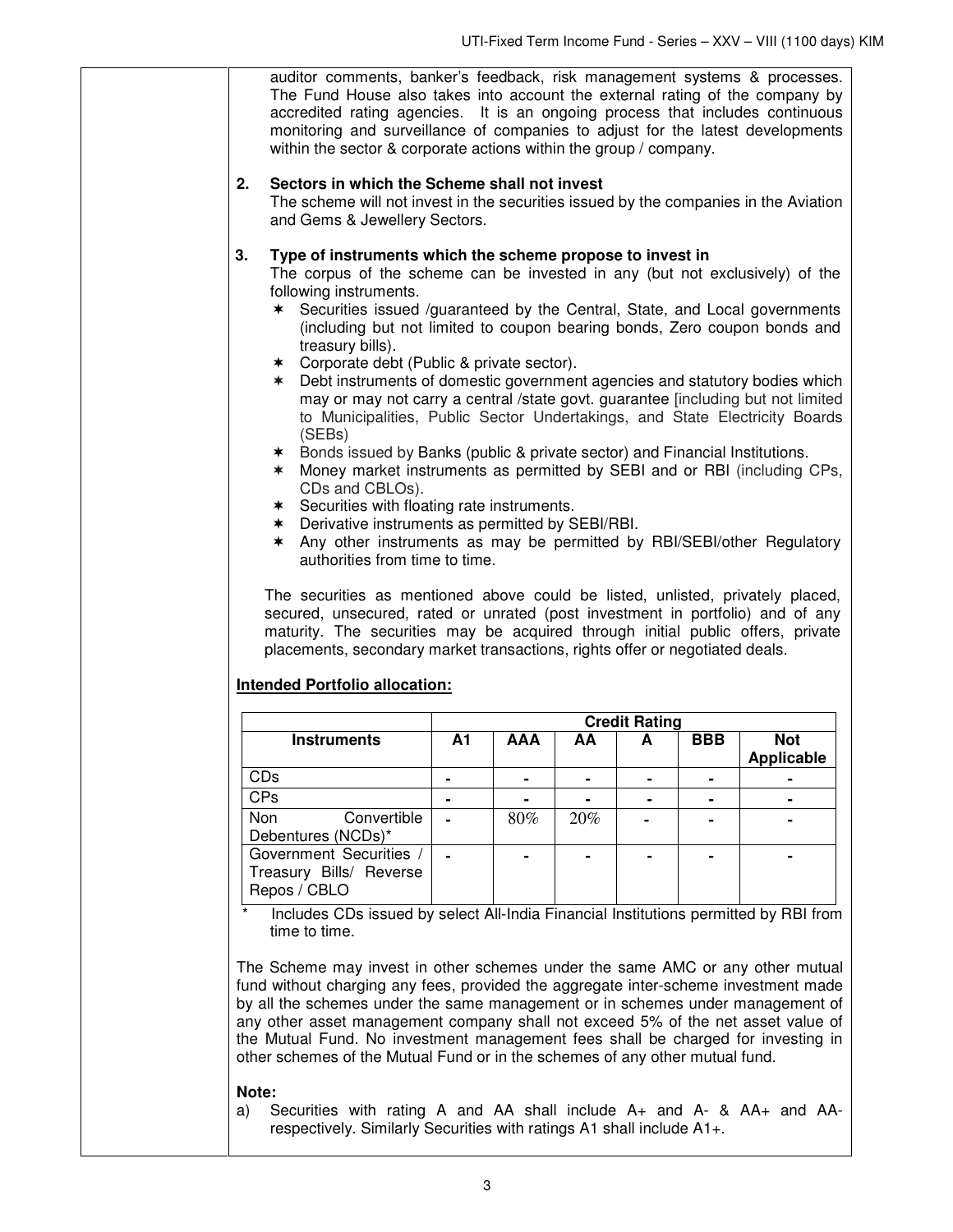|                                         | All investments shall be made based on rating prevalent at the time of investment.<br>b)<br>Where any paper is having dual rating (rated differently by more than one rating<br>agency) then for the purpose of meeting intended range, the most conservative<br>publicly available rating would be considered.                                                                                                                                                                                                                                                                                                                                                                                              |  |
|-----------------------------------------|--------------------------------------------------------------------------------------------------------------------------------------------------------------------------------------------------------------------------------------------------------------------------------------------------------------------------------------------------------------------------------------------------------------------------------------------------------------------------------------------------------------------------------------------------------------------------------------------------------------------------------------------------------------------------------------------------------------|--|
|                                         | There will not be any deviation between the intended allocation and actual<br>C)<br>allocation except the following.                                                                                                                                                                                                                                                                                                                                                                                                                                                                                                                                                                                         |  |
|                                         | There can be positive variation in the range w.r.t. rating i.e., scheme may<br>i.<br>invest in papers of higher rating in the same instrument than indicated.                                                                                                                                                                                                                                                                                                                                                                                                                                                                                                                                                |  |
|                                         | ii. At the time of building the portfolio post NFO and towards the maturity of the<br>scheme, there may be a higher allocation to cash and cash equivalents.                                                                                                                                                                                                                                                                                                                                                                                                                                                                                                                                                 |  |
|                                         | iii. The above allocation may vary during the duration of the Scheme. Some of<br>these instances are (i) coupon inflow; (ii) the instrument is called or brought<br>back by the issuer; (iii) in anticipation of any adverse credit event (iv)<br>CPs/NCDs of desired credit quality are not available or the Fund Manager is of<br>the view that the risk-reward analysis of such instruments are not in the best<br>interest of the Unit holders. In case of such deviations, the Scheme may<br>invest in Bank CDs having highest ratings (i.e., A1+ or equivalent), CBLOs,<br>Reverse Repos and T-Bills. Such deviations may exist till suitable CPs/NCDs<br>of desired credit quality are not available. |  |
|                                         | <b>Change in Asset Allocation:</b> Further in the event of any deviations below the<br>d)<br>minimum limits or beyond the maximum limits as specified in the asset allocation<br>table above and subject to the notes mentioned herein, the portfolio shall be<br>rebalanced by the Fund Manager within 30 days from the date of the said<br>deviation. In case the same is not aligned to the above asset allocation pattern in<br>the period specified, justification shall be provided to the Investment Committee of<br>the AMC and reasons for the same shall be recorded in writing. The Investment<br>committee shall then decide on the course of action.                                            |  |
|                                         | The scheme shall not invest in unrated debt instruments at the time of initial<br>e)<br>investment, however in due course of time if a rated debt instrument gets<br>downgraded, the scheme may continue to hold the same till maturity. For this<br>purpose, unrated debt securities shall exclude instruments such as CBLO, Reverse<br>Repo and such similar instruments to which rating is not applicable.                                                                                                                                                                                                                                                                                                |  |
|                                         | f)<br>The above scheme shall be in compliance with the relevant SEBI guidelines and<br>UTI AMC's investment policy at the time of investment.                                                                                                                                                                                                                                                                                                                                                                                                                                                                                                                                                                |  |
|                                         | 4.<br><b>Reporting:</b><br>After the closure of NFO, the AMC will report in the next meeting of AMC /<br>Trustees, the publicized percentage allocation and the final portfolio.                                                                                                                                                                                                                                                                                                                                                                                                                                                                                                                             |  |
| <b>Risk Profile</b><br>оf<br>the Scheme | Mutual Fund investments are subject to market risks. Please read the SID carefully for<br>details on risk factors before investment.                                                                                                                                                                                                                                                                                                                                                                                                                                                                                                                                                                         |  |
|                                         |                                                                                                                                                                                                                                                                                                                                                                                                                                                                                                                                                                                                                                                                                                              |  |
|                                         | Past performance of the Sponsors / AMC / Mutual Fund does not guarantee future<br>performance of the scheme.                                                                                                                                                                                                                                                                                                                                                                                                                                                                                                                                                                                                 |  |
|                                         | UTI-Fixed Term Income Fund Series XXV - VIII (1100 days) (UTI-FTIF Series XXV -<br>VIII (1100 days)) is only the name of the scheme and does not in any manner indicate<br>either the quality of the scheme or its future prospects or returns. There may be<br>instances where no dividend distribution could be made.                                                                                                                                                                                                                                                                                                                                                                                      |  |
|                                         | Scheme Specific Risk Factors & Risk mitigation measures:<br>The value of the Scheme's investments, may be affected generally by factors<br>а.<br>affecting securities markets, such as interest rates, currency exchange rates,<br>changes in policies of the Government, taxation laws or policies of any appropriate<br>authority and other political and economic developments, a specific sector or all                                                                                                                                                                                                                                                                                                  |  |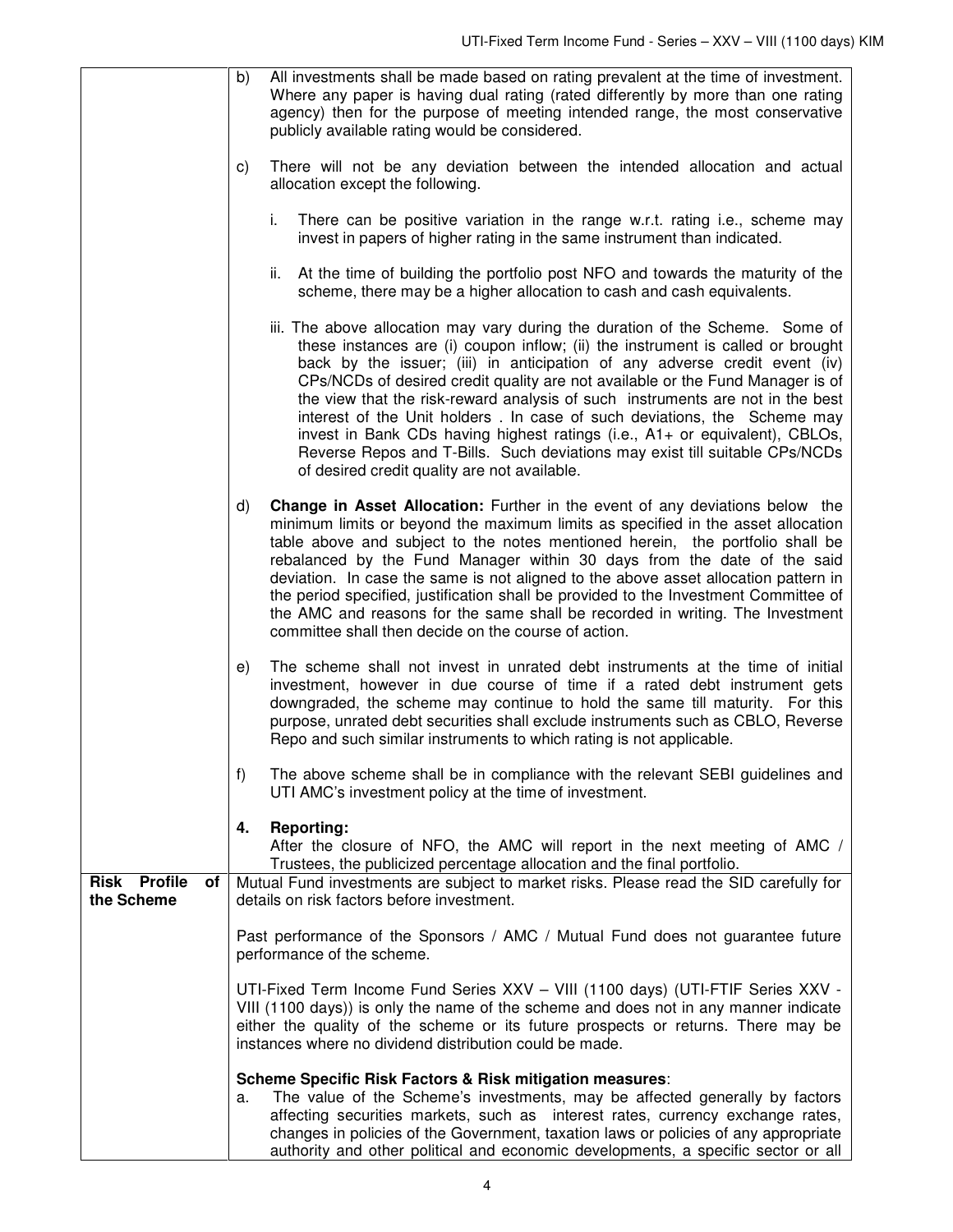sectors including debt markets. Consequently, the NAV of the Units of the Scheme may fluctuate and can go up or down.

As the scheme is close ended, the assets that mature on or before the date of maturity of the scheme, are purchased immediately after the New Fund Offer and is normally held till the maturity of the scheme thereby nearly eliminating interest rate risks. Thus the impact of risk factor mentioned above would be minimal.

- b. Different segments of the Indian financial markets have different settlement periods and such periods may be extended significantly by unforeseen circumstances leading to delays in receipt of proceeds from sale of securities. The inability of the Scheme to make intended securities purchases due to settlement problems could also cause the Scheme to miss certain investment opportunities. By the same rationale, the inability to sell securities held in the Scheme's portfolio due to the absence of a well developed and liquid secondary market for debt securities would result, at times, in potential losses to the Scheme, in case of a subsequent decline in the value of securities held in the Scheme's portfolio.
- c. Securities, which are not quoted on the stock exchanges, are inherently illiquid in nature and carry a larger amount of liquidity risk, in comparison to securities that are listed on the exchanges or offer other exit options to the investor, including a put option. Within the regulatory limits, the AMC may choose to invest in unlisted securities that offer attractive yields. This may however increase the risk of the portfolio.
- d. The Scheme may use various derivative products as permitted by the Regulations. Use of derivatives requires an understanding of not only the underlying instrument but also of the derivative itself. Other risks include, the risk of mispricing or improper valuation and the inability of derivatives to correlate perfectly with underlying assets, rates and indices. Usage of derivatives will expose the Scheme to certain risks inherent to such derivatives.
- e. The scheme intends to deploy funds in money market instruments to maintain liquidity. To the extent that some assets/funds are deployed in money market instruments, the scheme will be subject to credit risk as well as settlement risk, which might effect the liquidity of the scheme.

As the said scheme is a close ended scheme with no redemption till maturity, the risk factors mentioned in Point No. b to d above, will be minimal.

 Interest Rate Risk / Reinvestment Risk: Scheme would manage the interest rate risk & reinvestment risk by adequately matching the duration of assets in line with the duration of the scheme.

 Credit Risk: Scheme would predominantly invest in highly rated securities where there is an internal credit comfort which would reduce the probability of credit risk.

 Concentration Risk: The scheme would have modest presence of issuers with reasonable limits which would mitigate the credit concentration risk.

 Portfolio Risk: By monitoring the return deviation and adequately managing all the above risks namely interest rate risk, reinvestment risk & credit cum concentration risk the scheme would mitigate the overall portfolio risk.

f. Different types of securities in which the scheme would invest as given in the Scheme Information Document carry different levels and types of risk. Accordingly the scheme's risk may increase or decrease depending upon its investment pattern. For e.g. corporate bonds carry a higher amount of risk than Government securities. Further even among corporate bonds, bonds which are AAA rated are comparatively less risky than bonds which are AA rated.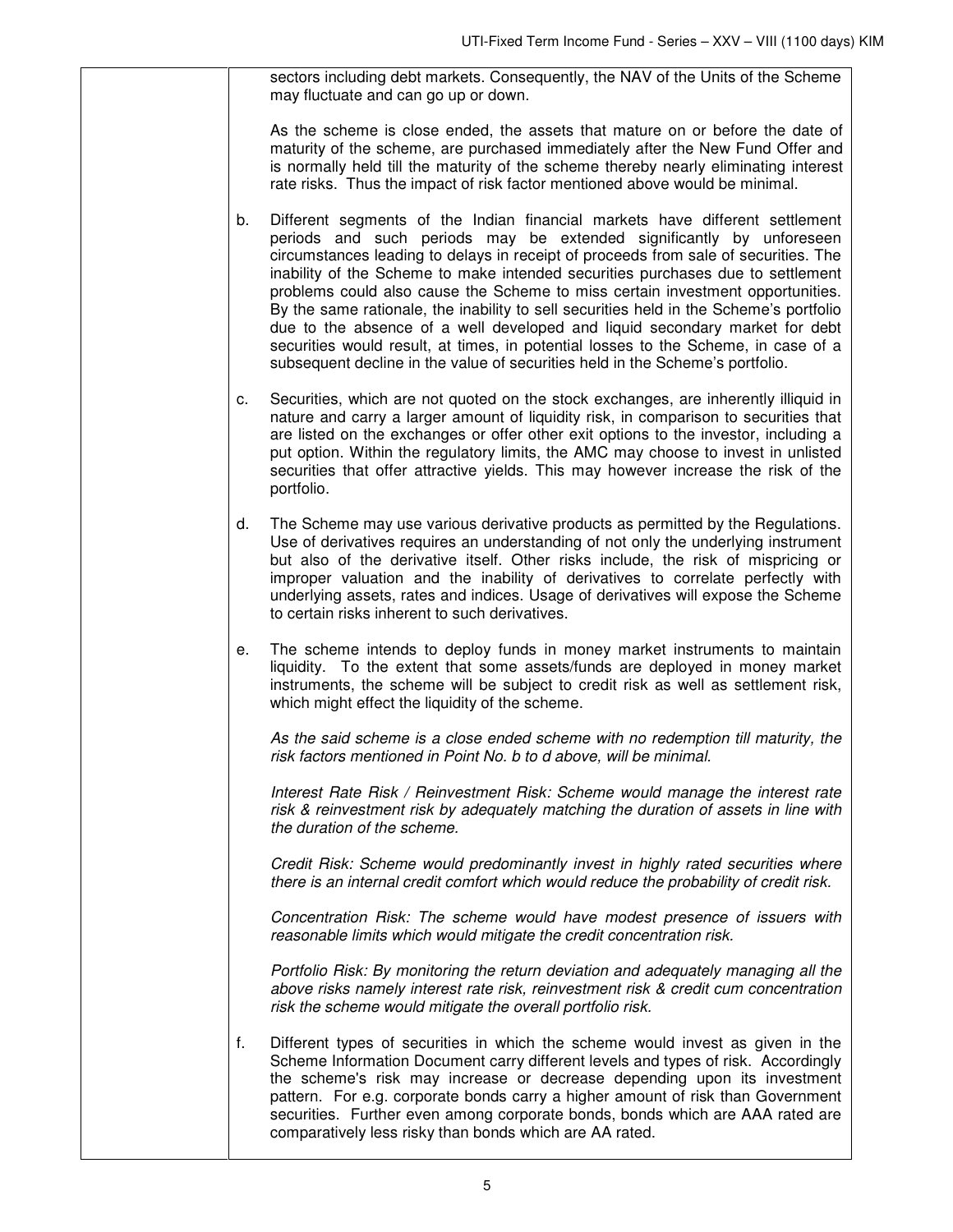| Plans and Options | The scheme offers the following Plans and Options under Series XXV: |                        |                  |                                                                                                                                                                                                                                                                                                                                              |                          |                       |
|-------------------|---------------------------------------------------------------------|------------------------|------------------|----------------------------------------------------------------------------------------------------------------------------------------------------------------------------------------------------------------------------------------------------------------------------------------------------------------------------------------------|--------------------------|-----------------------|
| Offered           | <b>Name of the Scheme</b>                                           | <b>Tenure of</b>       |                  |                                                                                                                                                                                                                                                                                                                                              | <b>Plans and Options</b> |                       |
|                   |                                                                     | <b>Scheme</b>          |                  |                                                                                                                                                                                                                                                                                                                                              |                          |                       |
|                   | UTI-Fixed Term Income Fund<br>- Series XXV - VIII (1100<br>days)    | $\overline{11}00$ days |                  | There will be two plans namely Regular<br>Plan and Direct Plan.                                                                                                                                                                                                                                                                              |                          |                       |
|                   |                                                                     |                        | expense          | This Direct Plan (investments not routed<br>through a distributor) shall have a lower<br>ratio excluding<br>expenses, commission etc. and have a<br>separate NAV. No commission shall be<br>paid from Direct Plan. The terms and<br>conditions of the Plan is in accordance<br>with SEBI Regulations.                                        |                          | distribution          |
|                   |                                                                     |                        |                  | The Direct Plan and Regular Plan will<br>have a common portfolio.                                                                                                                                                                                                                                                                            |                          |                       |
|                   |                                                                     |                        | i.               | The Plans offer the following Options:<br><b>Growth Option</b><br>ii. Quarterly Dividend Option with Payout<br>facility<br>iii. Flexi Dividend Option with Payout<br>facility.<br>iv. Annual Dividend Option with Payout<br>facility and<br>v. Maturity Dividend Option with Payout<br>facility<br>The Direct Plan will have all the options |                          |                       |
|                   |                                                                     |                        | <b>Treatment</b> | mentioned above. For further details on<br>Direct Plan, please refer Instruction No. 'j'<br>of                                                                                                                                                                                                                                               | applications             | under                 |
|                   |                                                                     |                        |                  | "Direct" / "Regular" Plans:                                                                                                                                                                                                                                                                                                                  |                          |                       |
|                   |                                                                     |                        |                  |                                                                                                                                                                                                                                                                                                                                              |                          |                       |
|                   |                                                                     |                        |                  | Sce   Broker Code                                                                                                                                                                                                                                                                                                                            | Plan                     | <b>Default</b>        |
|                   |                                                                     |                        | n-               | mentioned                                                                                                                                                                                                                                                                                                                                    | mentione                 | Plan to               |
|                   |                                                                     |                        | ario             | by the                                                                                                                                                                                                                                                                                                                                       | d by the                 | be                    |
|                   |                                                                     |                        |                  | investor                                                                                                                                                                                                                                                                                                                                     | investor                 | captured              |
|                   |                                                                     |                        | 1                | Not                                                                                                                                                                                                                                                                                                                                          | Not                      | <b>Direct</b>         |
|                   |                                                                     |                        |                  | mentioned                                                                                                                                                                                                                                                                                                                                    | mentioned                | Plan                  |
|                   |                                                                     |                        | $\sqrt{2}$       | Not                                                                                                                                                                                                                                                                                                                                          | <b>Direct</b>            | <b>Direct</b>         |
|                   |                                                                     |                        |                  | mentioned                                                                                                                                                                                                                                                                                                                                    |                          | Plan                  |
|                   |                                                                     |                        | 3                | Not                                                                                                                                                                                                                                                                                                                                          | Regular                  | <b>Direct</b>         |
|                   |                                                                     |                        |                  | mentioned                                                                                                                                                                                                                                                                                                                                    |                          | Plan                  |
|                   |                                                                     |                        | 4                | Mentioned                                                                                                                                                                                                                                                                                                                                    | <b>Direct</b>            | <b>Direct</b><br>Plan |
|                   |                                                                     |                        | 5                | <b>Direct</b>                                                                                                                                                                                                                                                                                                                                | Not<br>Mentioned         | <b>Direct</b><br>Plan |
|                   |                                                                     |                        | 6                | <b>Direct</b>                                                                                                                                                                                                                                                                                                                                | Regular                  | <b>Direct</b><br>Plan |
|                   |                                                                     |                        | 7                | Mentioned                                                                                                                                                                                                                                                                                                                                    | Regular                  | Regular<br>Plan       |
|                   |                                                                     |                        | $\bf 8$          | Mentioned                                                                                                                                                                                                                                                                                                                                    | Not                      | Regular               |
|                   |                                                                     |                        |                  |                                                                                                                                                                                                                                                                                                                                              | Mentioned                | Plan                  |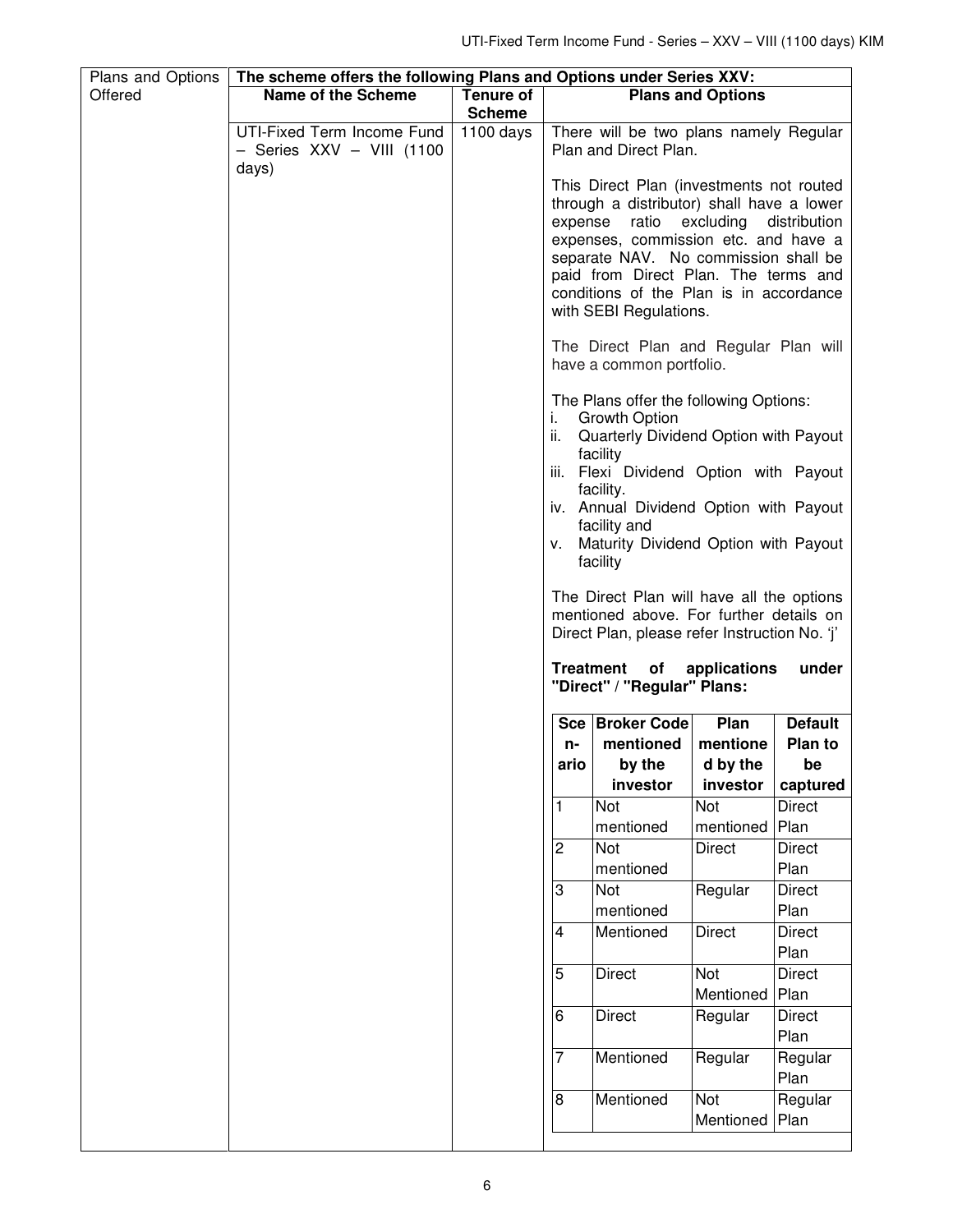|                           |                                                                                                                                                                                                                                                                                                                                                                                                                                                                                                                                                                                                                                                                                                                                                                                                                                                                                                                                                                                                                                                                                                                                                                                                                                                                                                                                                                                                                                                                                                                                                                                                                                     |  | In cases of wrong/ invalid/ incomplete<br>ARN codes mentioned in the application<br>form under Scenarios 7 or 8 above, the<br>application shall be processed under<br>Regular Plan. The AMC shall contact and<br>obtain the correct ARN code within 30<br>calendar days of the receipt of the<br>application form from the investor/<br>distributor. In case, the correct code is not<br>received within 30 calendar days, the<br>transaction shall be reprocessed under<br>Direct Plan from the date of application<br>without any exit load.                                                                                                                                                                             |
|---------------------------|-------------------------------------------------------------------------------------------------------------------------------------------------------------------------------------------------------------------------------------------------------------------------------------------------------------------------------------------------------------------------------------------------------------------------------------------------------------------------------------------------------------------------------------------------------------------------------------------------------------------------------------------------------------------------------------------------------------------------------------------------------------------------------------------------------------------------------------------------------------------------------------------------------------------------------------------------------------------------------------------------------------------------------------------------------------------------------------------------------------------------------------------------------------------------------------------------------------------------------------------------------------------------------------------------------------------------------------------------------------------------------------------------------------------------------------------------------------------------------------------------------------------------------------------------------------------------------------------------------------------------------------|--|----------------------------------------------------------------------------------------------------------------------------------------------------------------------------------------------------------------------------------------------------------------------------------------------------------------------------------------------------------------------------------------------------------------------------------------------------------------------------------------------------------------------------------------------------------------------------------------------------------------------------------------------------------------------------------------------------------------------------|
| <b>Eligible Investors</b> | <b>Applicants:</b><br>Indian as well as non-individuals as indicated below:                                                                                                                                                                                                                                                                                                                                                                                                                                                                                                                                                                                                                                                                                                                                                                                                                                                                                                                                                                                                                                                                                                                                                                                                                                                                                                                                                                                                                                                                                                                                                         |  | An application for issue of units may be made by any resident or non-resident                                                                                                                                                                                                                                                                                                                                                                                                                                                                                                                                                                                                                                              |
|                           | (a) a resident individual or a NRI or person of Indian origin residing abroad either<br>singly or jointly with another or upto two other individuals on joint/anyone or<br>survivor basis. An individual may make an application in his personal capacity or in<br>his capacity as an officer of a Government or of a Court;<br>(b) a parent, step-parent or other lawful guardian on behalf of a resident or a NRI<br>minor. Units can be held on 'Joint' or 'Anyone or Survivor' basis.<br>(c) an association of persons or body of individuals whether incorporated or not;<br>(d) a Hindu Undivided Family both resident and non-resident;<br>(e) a body corporate including a company formed under the Companies Act, 1956<br>[replaced by The Companies Act, 2013 (No.18 of 2013)]<br>or established under<br>State or Central Law for the time being in force;<br>a bank including a scheduled bank, a regional rural bank, a co-operative bank etc;<br>(f)<br>(g) an eligible trust including Private Trust being irrevocable trust and created by an<br>instrument in writing;<br>(h) a society as defined under the scheme;<br>(i) a Financial Institution;<br>(j) an Army/Navy/Air Force/Paramilitary Fund;<br>(k) a partnership firm;<br>(I) Foreign Portfolio Investor (FPI) as defined under Regulation $2(1)(h)$ of Securities &<br>Exchange Board of India (Foreign Portfolio Investors) Regulations, 2014;<br>(m) Mutual Funds;<br>(n) Scientific and Industrial Research Organisation and<br>(o) Any other category of investors.<br>Non-acceptance of subscriptions from Overseas Corporate Bodies (OCBs) in the |  |                                                                                                                                                                                                                                                                                                                                                                                                                                                                                                                                                                                                                                                                                                                            |
| <b>Applicable NAV</b>     | Units can be purchased only during the New Fund Offer (NFO) period.                                                                                                                                                                                                                                                                                                                                                                                                                                                                                                                                                                                                                                                                                                                                                                                                                                                                                                                                                                                                                                                                                                                                                                                                                                                                                                                                                                                                                                                                                                                                                                 |  | Schemes of UTI MF. For detailed information please refer to SID and SAI                                                                                                                                                                                                                                                                                                                                                                                                                                                                                                                                                                                                                                                    |
|                           | <b>Redemption: At Maturity</b><br>before the date of maturity.<br>scheme, only subsequent listing fees may be charged to the scheme.                                                                                                                                                                                                                                                                                                                                                                                                                                                                                                                                                                                                                                                                                                                                                                                                                                                                                                                                                                                                                                                                                                                                                                                                                                                                                                                                                                                                                                                                                                |  | During the New Fund Offer period the units will be sold at face value i.e. ₹10/- per unit.<br>Units of UTI-Fixed Term Income Fund Series XXV - VIII (1100 Days) will be listed on<br>the National Stock Exchange and hence withdrawal prior to maturity is not allowed.<br>As per SEBI guidelines, the AMC/Mutual Fund shall not redeem the units of the scheme<br>The units of the scheme will be listed on the National Stock Exchange (NSE) after the<br>closure of the New Fund Offer period. Investors will be able to enter and exit the<br>scheme through transactions in the secondary market. The listing fees shall be charged<br>under Regulations 52(4). The listing fees during NFO may not be charged to the |
| <b>Dematerialisation</b>  | (a)<br>also be available in the dematerialised form.                                                                                                                                                                                                                                                                                                                                                                                                                                                                                                                                                                                                                                                                                                                                                                                                                                                                                                                                                                                                                                                                                                                                                                                                                                                                                                                                                                                                                                                                                                                                                                                |  | Units of UTI-Fixed Term Income Fund Series XXV - VIII (1100 days) will normally                                                                                                                                                                                                                                                                                                                                                                                                                                                                                                                                                                                                                                            |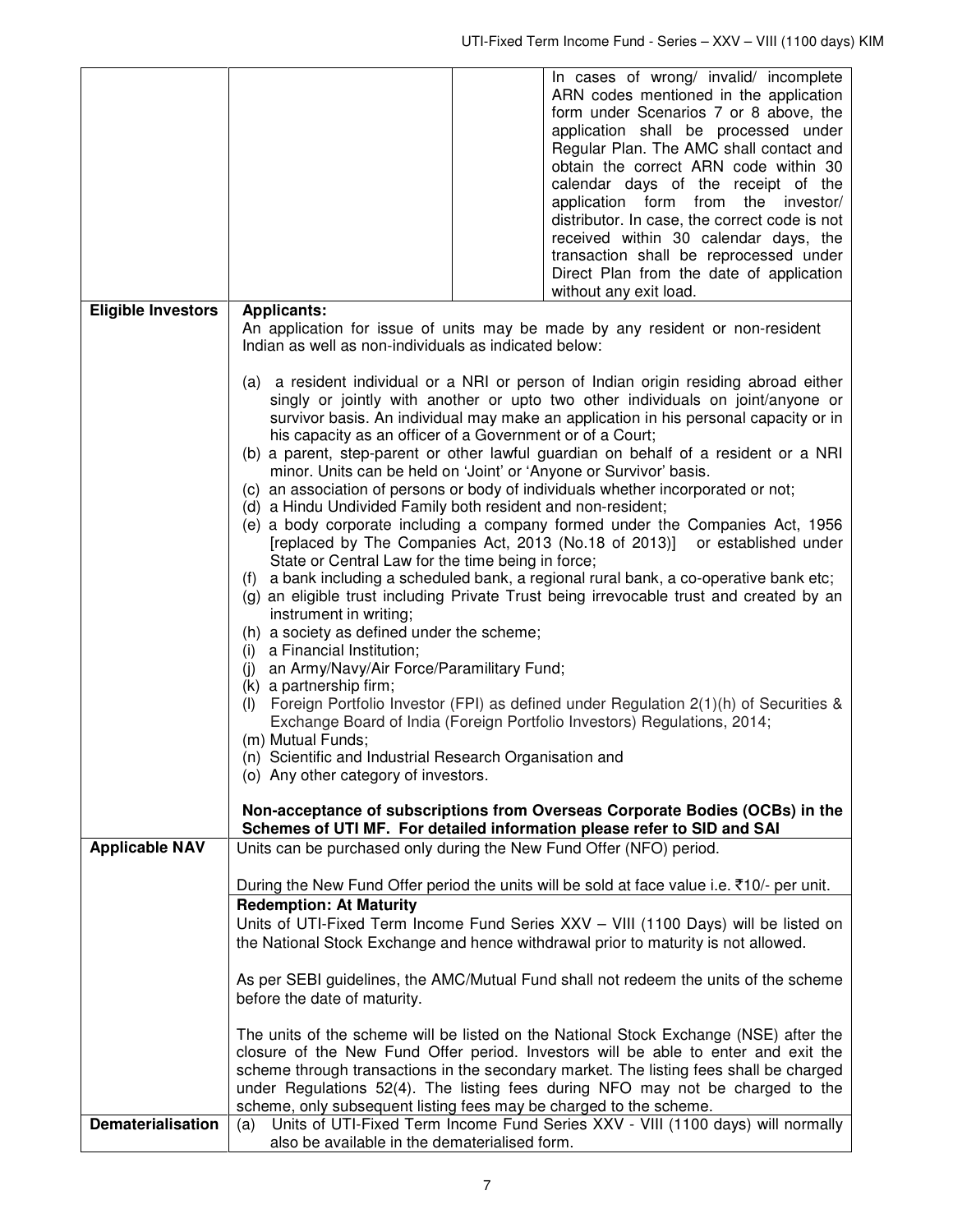|                                     | In case the unit holder wishes to transfer the units prior to maturity, then he / she<br>(b)<br>may need to approach the stock market where the scheme is listed. Applicants<br>under the scheme may then be required to have a beneficiary account with a DP of<br>NSDL/CDSL. Applicants may indicate in the application form the DP's name, DP ID<br>number and its beneficiary account number with the DP at the time of investment<br>or can convert his units into demat mode at a later date.<br>The unit holders will have an option to hold units in demat form in addition to the<br>(c)<br>account statement as per the current practice.<br>Unit holders who wish to trade in units would be required to have a demat account.<br>(d)                                                                                                   |                                                                                                                                                                                                                                                                                                                                                                |  |
|-------------------------------------|----------------------------------------------------------------------------------------------------------------------------------------------------------------------------------------------------------------------------------------------------------------------------------------------------------------------------------------------------------------------------------------------------------------------------------------------------------------------------------------------------------------------------------------------------------------------------------------------------------------------------------------------------------------------------------------------------------------------------------------------------------------------------------------------------------------------------------------------------|----------------------------------------------------------------------------------------------------------------------------------------------------------------------------------------------------------------------------------------------------------------------------------------------------------------------------------------------------------------|--|
|                                     | The option to have the units in demat or physical form may be exercised in the<br>(e)<br>appropriate place in the application form                                                                                                                                                                                                                                                                                                                                                                                                                                                                                                                                                                                                                                                                                                                 |                                                                                                                                                                                                                                                                                                                                                                |  |
| <b>Minimum</b>                      | <b>Purchase</b>                                                                                                                                                                                                                                                                                                                                                                                                                                                                                                                                                                                                                                                                                                                                                                                                                                    |                                                                                                                                                                                                                                                                                                                                                                |  |
|                                     |                                                                                                                                                                                                                                                                                                                                                                                                                                                                                                                                                                                                                                                                                                                                                                                                                                                    | Redemption                                                                                                                                                                                                                                                                                                                                                     |  |
| <b>Application</b><br><b>Amount</b> | Minimum<br>of<br>amount<br>investment is $\overline{\xi}$ 5,000/- & in<br>multiples of ₹10/- under all<br>the Plans / Options.                                                                                                                                                                                                                                                                                                                                                                                                                                                                                                                                                                                                                                                                                                                     | <b>At Maturity</b><br>The scheme will be listed on the National Stock<br>Exchange and hence withdrawal prior to maturity is not<br>allowed.                                                                                                                                                                                                                    |  |
|                                     |                                                                                                                                                                                                                                                                                                                                                                                                                                                                                                                                                                                                                                                                                                                                                                                                                                                    | On maturity of the Scheme, the outstanding Units shall<br>either be redeemed and proceeds will be paid to the<br>Unitholder or will be switched-out to any existing open<br>ended scheme/a Fixed Term Income Fund of UTI<br>Mutual Fund open for sale on the date of maturity in<br>the respective options, as opted by the unitholder, as<br>the case may be. |  |
| <b>Additional Mode</b>              |                                                                                                                                                                                                                                                                                                                                                                                                                                                                                                                                                                                                                                                                                                                                                                                                                                                    | Investors may apply for the UTI-Fixed Term Income Fund-Series XXV - VIII (1100                                                                                                                                                                                                                                                                                 |  |
| of Payment                          |                                                                                                                                                                                                                                                                                                                                                                                                                                                                                                                                                                                                                                                                                                                                                                                                                                                    |                                                                                                                                                                                                                                                                                                                                                                |  |
| during NFO                          | days) through Applications Supported by Blocked Amount (ASBA) process during the<br>NFO period by filling in the ASBA form and submitting the same to their respective<br>banks, which in turn will block the subscription amount in the said account as per the<br>authority contained in ASBA form and undertake other tasks as per the procedure<br>specified therein. (The details of banks' branches accepting ASBA form are available on<br>the websites of BSE (www.bseindia.com), NSE (www.nseindia.com) and SEBI<br>(www.sebi.gov.in) or at your nearest UTI Financial Centre). For applicants applying<br>through ASBA, on the date of allotment, the amount will be unblocked in their respective<br>bank accounts and account will be debited to the extent required to pay for allotment of<br>Units applied in the application form. |                                                                                                                                                                                                                                                                                                                                                                |  |
| <b>Despatch</b><br>of               | The redemption proceeds shall be despatched to the unitholders within 10 business                                                                                                                                                                                                                                                                                                                                                                                                                                                                                                                                                                                                                                                                                                                                                                  |                                                                                                                                                                                                                                                                                                                                                                |  |
| Redemption<br><b>Proceeds</b>       | days from the date of maturity of the scheme.                                                                                                                                                                                                                                                                                                                                                                                                                                                                                                                                                                                                                                                                                                                                                                                                      |                                                                                                                                                                                                                                                                                                                                                                |  |
|                                     | In case of funds received through Cash Payment, the redemption proceeds shall be<br>remitted only to the designated bank account.                                                                                                                                                                                                                                                                                                                                                                                                                                                                                                                                                                                                                                                                                                                  |                                                                                                                                                                                                                                                                                                                                                                |  |
| <b>Benchmark Index</b>              | CRISIL Composite Bond Index is the benchmark for the Scheme.                                                                                                                                                                                                                                                                                                                                                                                                                                                                                                                                                                                                                                                                                                                                                                                       |                                                                                                                                                                                                                                                                                                                                                                |  |
| <b>Dividend Policy</b>              | The unitholder shall have a choice to join the Growth Option or the Quarterly / Flexi /<br>Annual / Maturity Dividend Options.                                                                                                                                                                                                                                                                                                                                                                                                                                                                                                                                                                                                                                                                                                                     |                                                                                                                                                                                                                                                                                                                                                                |  |
|                                     | <b>Growth Option:</b><br>(i)<br>Ordinarily no dividend distribution will be made under this option. All income<br>generated and profits booked will be ploughed back and returns shall be reflected<br>through the NAV.                                                                                                                                                                                                                                                                                                                                                                                                                                                                                                                                                                                                                            |                                                                                                                                                                                                                                                                                                                                                                |  |
|                                     | (ii) Quarterly Dividend Option:<br>Subject to availability of distributable surplus under the Quarterly Dividend option of<br>the scheme, dividend will be distributed in the last week of every quarter viz., March,<br>June, September & December or such other day / frequency as may be decided by<br>the Trustee, as computed in accordance with SEBI Regulations. Under this Payout<br>facility is available.                                                                                                                                                                                                                                                                                                                                                                                                                                |                                                                                                                                                                                                                                                                                                                                                                |  |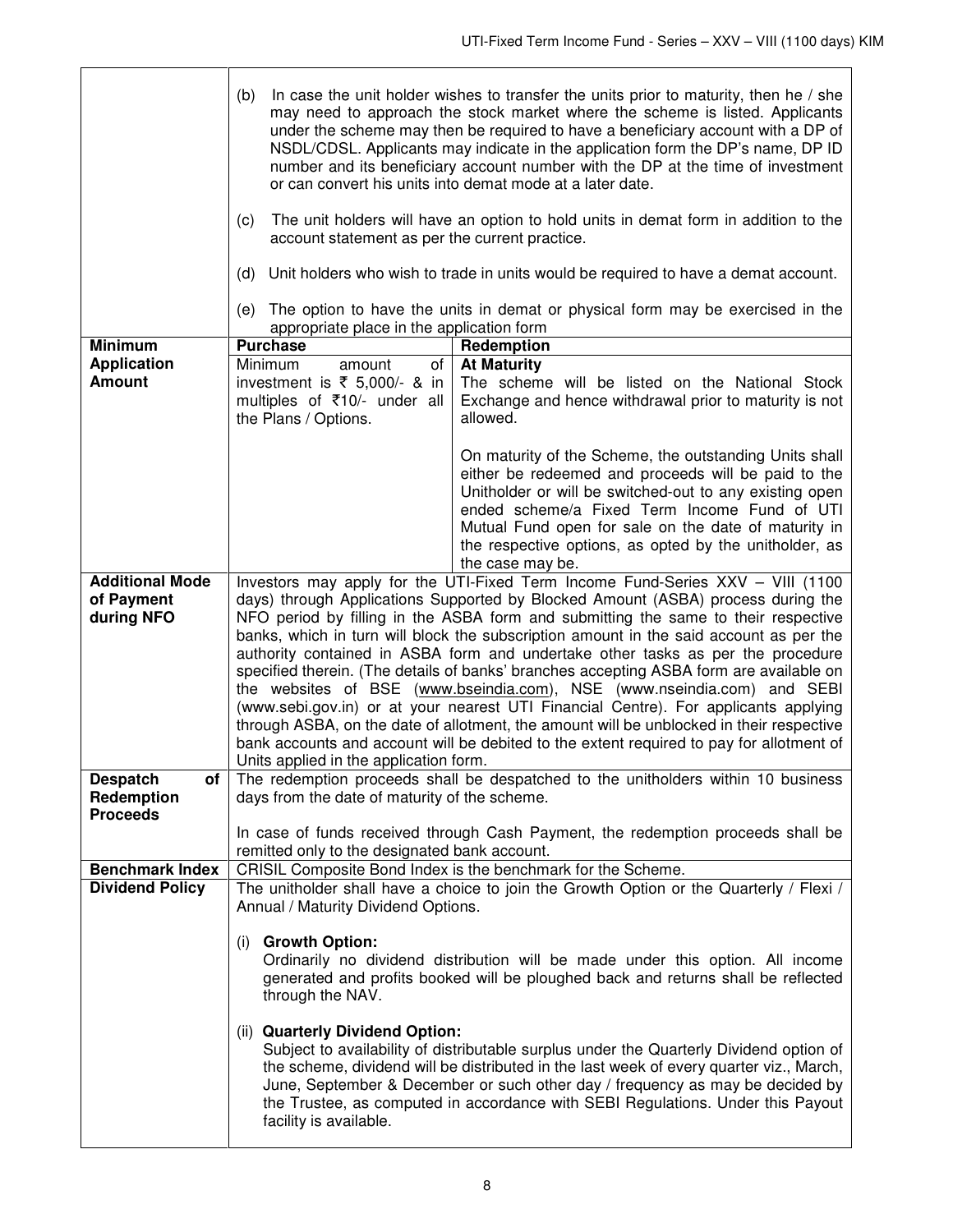|                                                               | (iii) Flexi Dividend Option:<br>Under the Flexi Dividend Option, dividend is proposed to be declared at such<br>frequencies as may be decided by UTI AMC Ltd from time to time, subject to<br>availability of distributable surplus, as computed in accordance with SEBI (MF)<br>Regulations 1996. However, there is no assurance or guarantee to the unit holders,<br>as to the rate and frequency of declaration of dividend. Under this Payout facility is<br>available. |                                                            |  |  |
|---------------------------------------------------------------|-----------------------------------------------------------------------------------------------------------------------------------------------------------------------------------------------------------------------------------------------------------------------------------------------------------------------------------------------------------------------------------------------------------------------------------------------------------------------------|------------------------------------------------------------|--|--|
|                                                               | (iv) Annual Dividend Option:<br>Subject to availability of distributable surplus under the Annual Dividend option of<br>the scheme, dividend will be distributed in the last week of every financial year viz.,<br>March or such other day / frequency as may be decided by the Trustee, as<br>computed in accordance with SEBI Regulations. Under this Payout facility is<br>available.                                                                                    |                                                            |  |  |
|                                                               | (v) Maturity Dividend Option:<br>Subject to availability of distributable surplus under the Maturity Dividend option of<br>the scheme, dividend will be distributed on or before the Maturity Date / Final<br>Redemption Date of the scheme or such other day / frequency as may be decided<br>by the Trustee, as computed in accordance with SEBI Regulations. Under this<br>Payout facility is available.                                                                 |                                                            |  |  |
|                                                               | There is no assurance or guarantee to the unitholders as to the rate of dividend<br>distribution.                                                                                                                                                                                                                                                                                                                                                                           |                                                            |  |  |
| <b>Name</b><br>$o\bar{f}$<br>the<br><b>Fund Manager</b>       | Shri Sunil Patil is the Fund Manager for the scheme                                                                                                                                                                                                                                                                                                                                                                                                                         |                                                            |  |  |
| <b>Name</b><br>the<br>οf<br><b>Trustee</b><br>Company         | UTI Trustee Company Private Limited                                                                                                                                                                                                                                                                                                                                                                                                                                         |                                                            |  |  |
| Performance<br>of<br>the Scheme                               | This scheme is a new scheme and does not have any performance track record.                                                                                                                                                                                                                                                                                                                                                                                                 |                                                            |  |  |
| Expenses of the<br>scheme<br>(i) Load Structure               | Units can be purchased only during the New Fund Offer (NFO) period. During the New<br>Fund Offer period the units will be sold at face value i.e. Rs.10/-.                                                                                                                                                                                                                                                                                                                  |                                                            |  |  |
|                                                               | No Exit Load is applicable for the Scheme. No redemption is permitted before maturity<br>of the Scheme, being a close ended Scheme.                                                                                                                                                                                                                                                                                                                                         |                                                            |  |  |
| <b>Recurring</b><br>(ii)<br><b>Expenses</b>                   | (a) First ₹100 crores - 2.25%<br>(b) Next ₹ 300 crores - 2.00%<br>(c) Next ₹ 300 crores – 1.75%<br>(d) Balance $-1.50%$                                                                                                                                                                                                                                                                                                                                                     |                                                            |  |  |
| <b>Treatment</b><br>Tax<br>for the Investors<br>(Unitholders) | Investors are advised to refer to the details in the Statement of Additional Information<br>and also independently refer to his tax advisor.                                                                                                                                                                                                                                                                                                                                |                                                            |  |  |
| Daily Net Asset                                               | The NAVs will be declared by 9 p.m. on all business days and will be published in                                                                                                                                                                                                                                                                                                                                                                                           |                                                            |  |  |
| Value<br>(NAV)<br><b>Publication</b>                          | atleast two daily newspapers having nationwide circulation and will also be available on<br>website of UTI Mutual Fund, www.utimf.com by 9 p.m. on every business day and<br>website of AMFI namely www.amfiindia.com. You can also call us at 1800 22 1230 (toll                                                                                                                                                                                                           |                                                            |  |  |
| For<br><b>Investor</b>                                        | free number) or (022) 2654 6200 (non toll free number).<br>Name and Address of Registrar                                                                                                                                                                                                                                                                                                                                                                                    | All<br>investors<br>could<br>their<br>refer                |  |  |
| Grievance please                                              |                                                                                                                                                                                                                                                                                                                                                                                                                                                                             | grievances giving full particulars of                      |  |  |
| contact                                                       | Karvy Computershare Pvt. Ltd,<br>Unit: UTIMF,                                                                                                                                                                                                                                                                                                                                                                                                                               | investment at the following address:                       |  |  |
|                                                               | Karvy Selenium Tower B,                                                                                                                                                                                                                                                                                                                                                                                                                                                     | Shri G S Arora                                             |  |  |
|                                                               | Plot Nos. 31 & 32                                                                                                                                                                                                                                                                                                                                                                                                                                                           | President<br>Department<br>Vice<br>of<br>$\qquad \qquad -$ |  |  |
|                                                               | Financial District,<br>Nanakramguda,                                                                                                                                                                                                                                                                                                                                                                                                                                        | Operations,<br>UTI Asset Management Company Ltd.,          |  |  |
|                                                               | Serilingampally Mandal,                                                                                                                                                                                                                                                                                                                                                                                                                                                     | UTI Tower, Gn Block,                                       |  |  |
|                                                               | Hyderabad $-500032$ ,                                                                                                                                                                                                                                                                                                                                                                                                                                                       | Bandra-Kurla Complex,                                      |  |  |
|                                                               | Board No: 040 - 6716 2222,                                                                                                                                                                                                                                                                                                                                                                                                                                                  | Bandra (East),                                             |  |  |
|                                                               | Fax no: 040-6716 1888,                                                                                                                                                                                                                                                                                                                                                                                                                                                      | Mumbai - 400 051.                                          |  |  |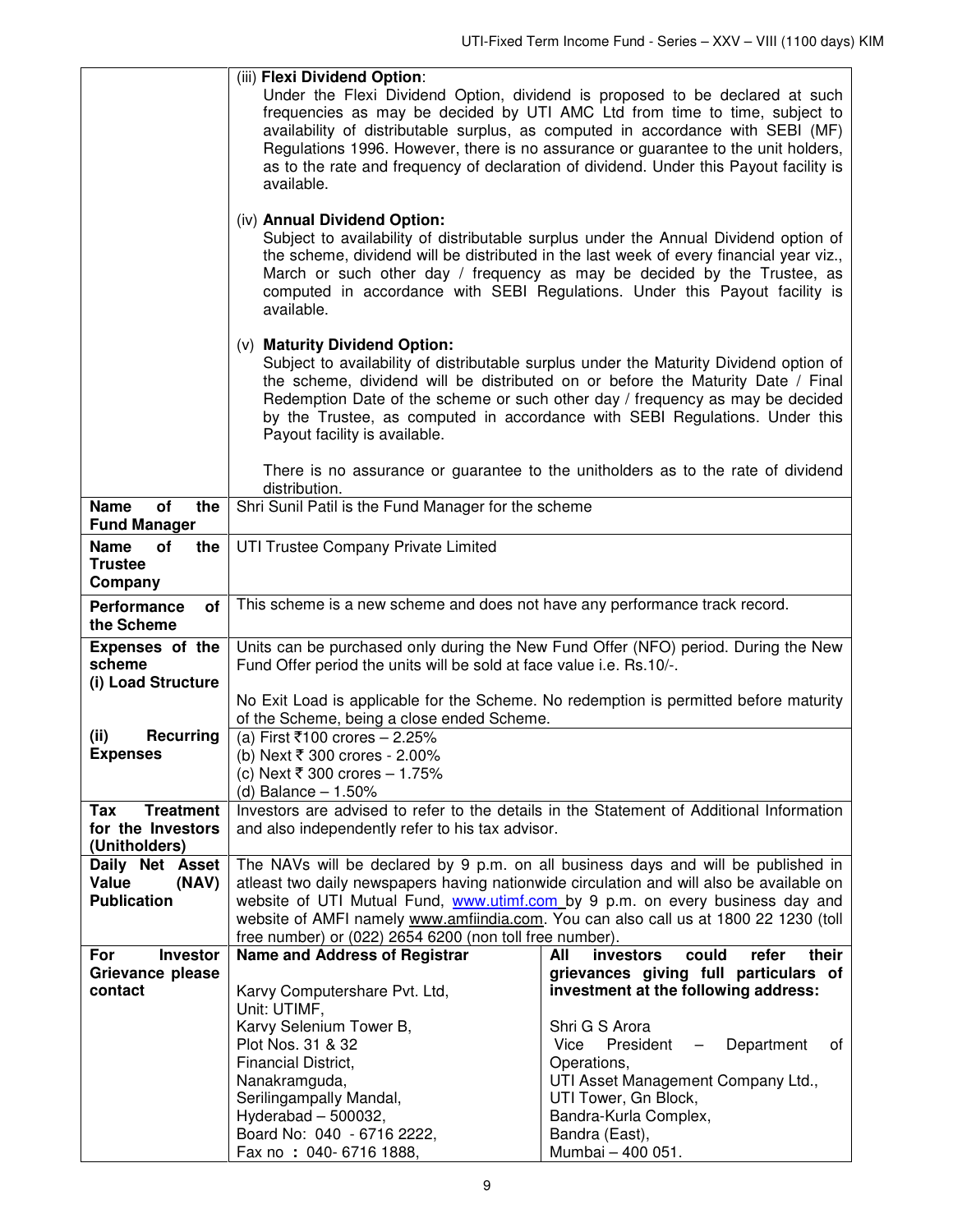|                    | Email:uti@karvy.com                                                               |                                                                                         |  |
|--------------------|-----------------------------------------------------------------------------------|-----------------------------------------------------------------------------------------|--|
|                    |                                                                                   | Tel: 022-6678 6666, Fax: 022-26523031                                                   |  |
|                    |                                                                                   |                                                                                         |  |
|                    |                                                                                   | Investors may post their grievances at our                                              |  |
|                    |                                                                                   | website: www.utimf.com or e-mail us at                                                  |  |
|                    |                                                                                   | service@uti.co.in                                                                       |  |
| <b>Unitholders</b> |                                                                                   | Accounts statement and abridged annual financial results shall be provided to investors |  |
| <b>Information</b> | by post/any other mode. Half yearly scheme portfolio disclosure will be mailed to |                                                                                         |  |
|                    | unitholders or published in the newspapers as permitted under SEBI (Mutual Funds) |                                                                                         |  |
|                    | Regulations, 1996.                                                                |                                                                                         |  |

Date: September 23, 2016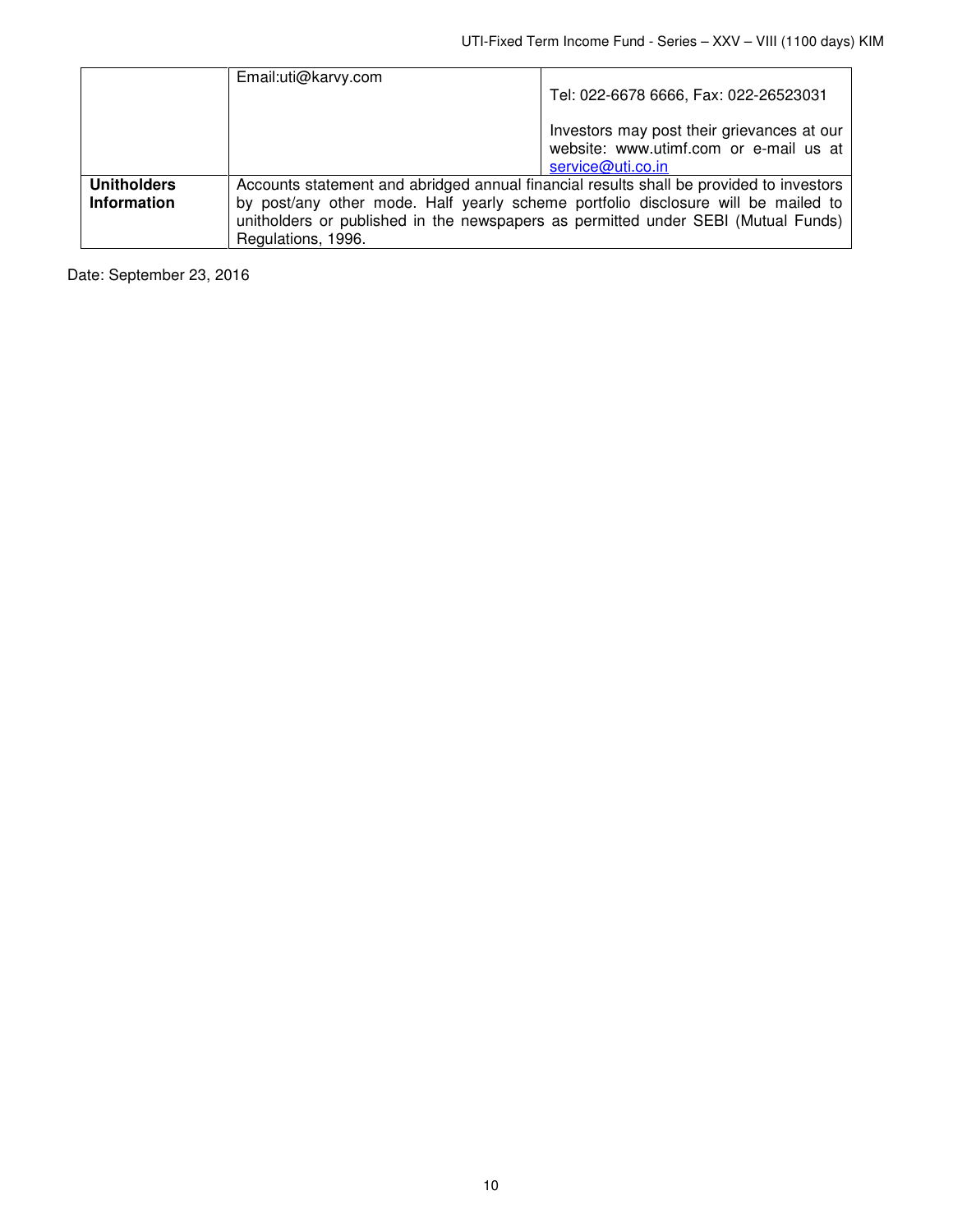# **GENERAL INSTRUCTIONS FOR FILLING THE APPLICATION FORM PLEASE Application Form should be filled in Capital letters only [Fields marked with (\*) must be mandatorily filled in]**

## **[Before Filling up the Form, Please read the Cover Page Carefully to know the Risk Profile of the Scheme]**

- (a) Please read the terms of the Key Information Memorandum, Scheme Information Document and Statement of Additional Information carefully before filling the Application Form. Investors are deemed to have accepted the terms subject to which this offer is being made and bind themselves to the terms upon signing the Application Form and tendering payment.
- (b) Before submission of application form at UTI Financial Centres and other authorised collection centres investors may please ensure that the form has been filled in completely and signed by all the applicants properly as incomplete application is liable to be rejected.
- (c) NRI applicants should preferably submit the application at NRI Branch, Mumbai, Dubai Representative Office or any Financial Centre of UTI AMC along with NR(E) / NR(O) cheque or a rupee draft payable at the place where the application is submitted.
- (d) **Please write the application serial number on the reverse of the cheque / draft.**
- (e) Please fill in the names of the applicant(s) / institution / parent or lawful guardian / minor / alternate applicant / nominee etc. at the appropriate places in the application form. PIN code no. must be given with address to avoid delay / loss in transit.
- (f) Attach any one of the documents as proof of date of birth and relationship with minor viz., birth certificate, School leaving certificate/mark sheet issued by Higher Secondary Board of respective states, ICSE, CBSE etc., Passport of the minor or any other suitable proof evidencing the date of birth and relationship with the minor.
- (g) It is mandatory for an applicant to furnish full and correct particulars of bank account such as nature and number of the account, name and address of the bank, name of the branch, MICR code of the branch (where applicable) etc. at the appropriate place in the application form. Application without such bank particulars is liable to be rejected. If the credit of dividend distribution is delayed or not effected at all for reason of incomplete or incorrect information furnished by the applicant, UTI AMC cannot be held responsible.
- (h) If you have invested through a distributor, kindly specify the Name and ARN Code, Sub ARN Code of the distributor, else for Direct Investment, please mention "Direct" in the Column "Name & Broker Code/ARN / Sub ARN Code". In case nothing is specified, then by default, the Broker Code will be treated as Direct and the application form will be treated as Direct Application.

## (i) **Transaction Charges**

Pursuant to SEBI circular no. CIR/IMD/DF/13/2011 dated August 22, 2011, a transaction charge of  $\overline{\tau}100/-$  for existing investors and  $\bar{\tau}$ 150/- in the case of first time investor in Mutual Funds, per subscription of  $\bar{\tau}$ 10,000/- and above, respectively, is to be paid to the distributors of UTI Mutual Fund products. However, there shall be no transaction charges on direct investment/s not made through the distributor/financial advisor etc.

There shall be no transaction charge on subscription below  $\bar{\mathfrak{Z}}10,000$ /-.

If the investor has not ticked in the Application form whether he/ she is an existing/new investor, then by default, the investor will be treated as an existing investor and transaction charges of  $\overline{(}100/-$  will be deducted for investments of  $\bar{\tau}$ 10,000/- and above and paid to distributor/financial advisor etc., whose information is provided by the investor in the Application form. However, where the investor has mentioned 'Direct Plan' against the scheme name, the Distributor code will be ignored and the Application will be processed under 'Direct Plan' in which case no transaction charges will be paid to the distributor.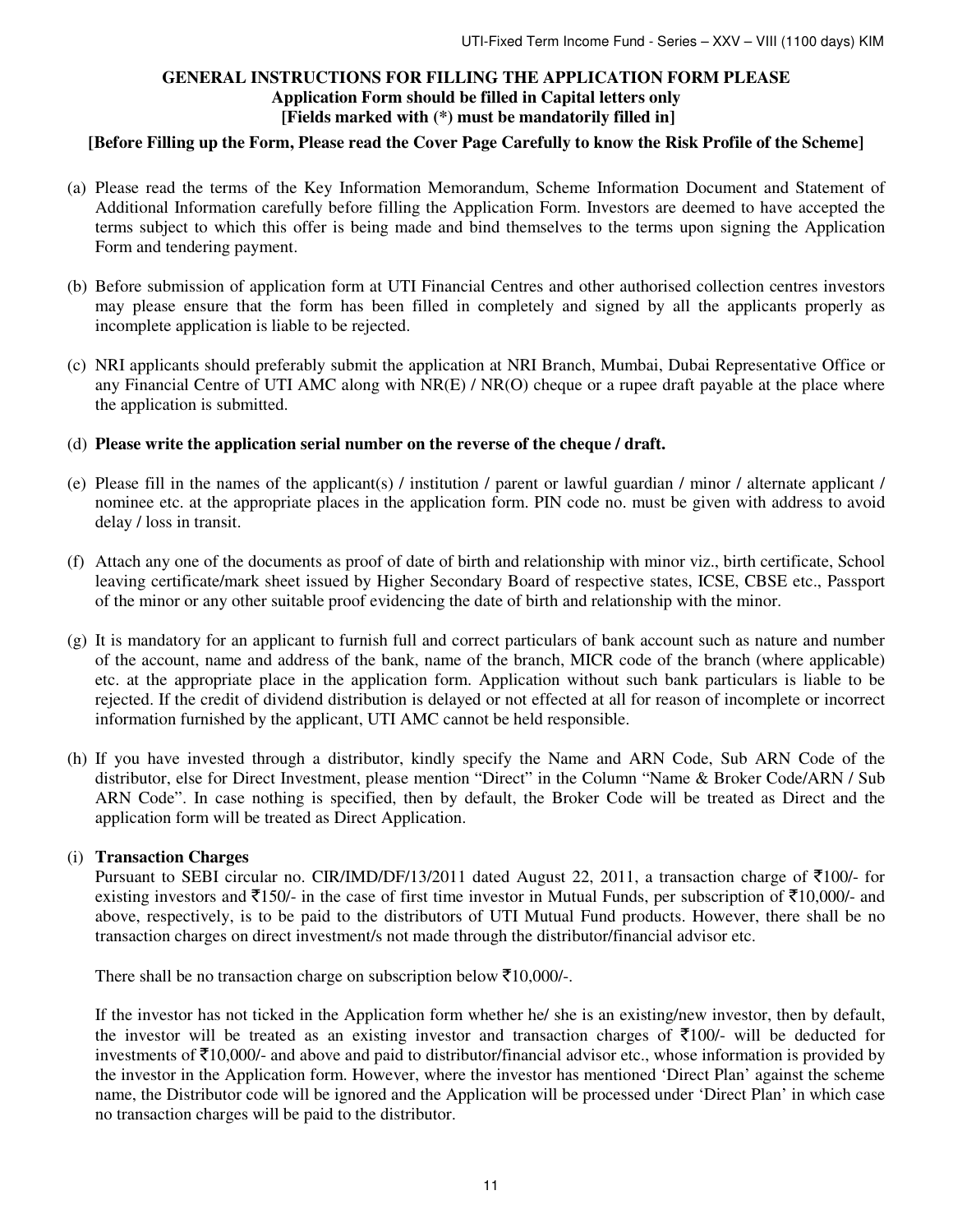The transaction charge, if any, shall be deducted by UTI AMC from the subscription amount and paid to the distributor and the balance shall be invested. Allocation of Units under the scheme will be Net of Transaction Charges. The Statement of Account (SOA) would also reflect the same.

Upfront commission shall be paid directly by the investor to the AMFI registered Distributors based on the investors' assessment of various factors including the service rendered by the distributor.

For details on opting in/out by distributors for charging transaction charges etc., refer to SAI/SID.

## (j) **Direct Plan**

Direct Plan is for all category of eligible investors (whether existing or new Unitholders) who purchase/subscribe Units directly with the Fund and is not available for investors who route their investments through a Distributor.

The Direct Plan will be a separate plan under the Fund/Scheme and shall have a lower expense ratio excluding distribution expenses, commission etc and will have a separate NAV. No commission shall be paid from Direct Plan. Portfolio of the scheme under the Regular Plan and Direct Plan will be common.

For further details refer to SAI.

- (k) **'Friend In Need'** details will be used by UTI MF only for ascertaining the present address of the unit holder (without disclosing investment details of the investor) if no response is received from the unit holder on sending communication in any form to his/ her registered address or e-mail ID, if available, atleast for two occasions. For further details, please refer to SAI.
- (l) SEBI has made it mandatory for all applicants, irrespective of amount of investment, to furnish Income Tax PAN. An application without PAN will be rejected. Investors are required to provide the photocopy (self attested by the investor) of the PAN card along with the application form. If the investment is in the name of minor the PAN of the minor or his father / mother / guardian whose particulars are provided in the application form is to be provided.

#### **Investment & Payment Details**

- (m) The cheque/draft accompanying an application should be made payable in favour of "UTI-Fixed Term Income Fund – Series XXV - VIII". In the case of 'Direct Plan', the cheque/draft shall be payable in favour of "UTI-Fixed Term Income Fund – Series XXV - VIII - Direct Plan".
- (n) Outstation cheques are not accepted. In case the payment is made by demand draft, the draft commission will have to be borne by the applicants. However for investment made from areas where there are no UTI Financial Centres or authorised collection centres (where local cheques are accepted), UTI AMC may, if it so decides, bear draft charges to the extent of  $\overline{2}250/$ - per application or the actual as is prescribed by banks, whichever is lower or such amount as may be decided by UTI AMC from time to time. The investors have to attach proof of the DD charges paid to a bank (i.e. acknowledgement issued by the bank where DD is purchased). The reimbursement/adjustment of DD charges is solely at the discretion of UTI AMC and in case if it is found that such charges are unreasonably higher than normal market rates, such charges may not be admissible. For further details, refer to SAI/SID of the scheme.
- (o) UTI AMC/MF shall not accept application for subscription of units accompanied with Third Party Payment except in certain exceptional cases as may be permitted. For details please refer to SID/SAI.

## **Payment Modes**

(p) **No money orders, outstation cheques, post-dated cheques and postal orders will be accepted.** 

However, cash payment to the extent of  $\overline{50,000/}$ - per investor, per Mutual Fund, per financial year through designated branches of Axis Bank will be accepted subject to the following procedure:-

i. Investors who desire to invest upto  $\overline{50,000}$ - per financial year shall contact any of our UTI UFCs and obtain a Form for Deposit of Cash and fill-up the same.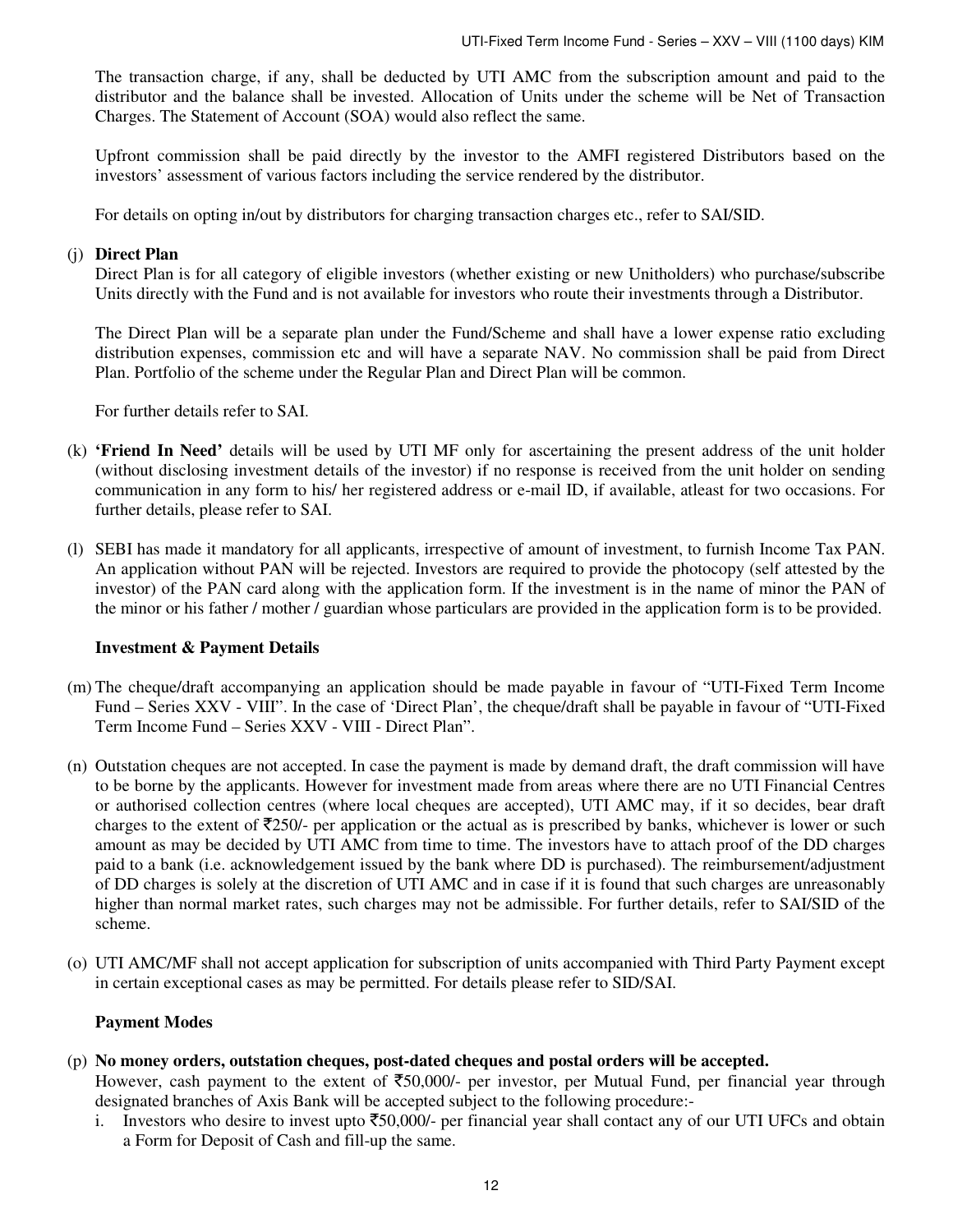- ii. Investors shall then approach the designated branch of Axis Bank along with the duly filled-in Form for Deposit of Cash and deposit the cash.
- iii. Axis Bank will provide an Acknowledgement slip containing the details of Date & Time of deposit, Unique serial number, Scheme Name, Name of the Investor and Cash amount deposited. The Investors shall attach the Acknowledgement slip with the duly filled-in application form and submit them at the UFCs for time stamping.
- iv. Applicability of NAV will be based on depositing of cash at the designated bank branch before the cut-off time and time-stamping of the valid application together with the acknowledgment slip at the UTI Financial Centre (UFC)/Official Point of Acceptance (OPA).

For further details please refer to SAI.

## (q) **Know Your Customer (KYC):**

Common Standard KYC through CDSL Ventures Ltd (CVL) is applicable for all categories of investors and for any amount of investment. KYC done once with a SEBI registered intermediary will be valid with another intermediary. Intermediaries shall carry out In-Person Verification (IPV) of their clients. For further details related to KYC, please refer to SAI/SID of the scheme.

## **PAN-Exemption for micro financial products**

Only individual Investors (including NRIs, Minors & Sole proprietary firms) who do not have a PAN, and who wish to invest upto  $\bar{\tau}$  50000/- in a financial year under the Scheme shall be exempted from the requirement of PAN on submission of duly filled in purchase application forms, payment amount/instrument and KYC application form with other prescribed documents towards proof of identity as specified by SEBI. For all other categories of investors, this exemption is not applicable.

Please refer to the SAI for further details on KYC.

## **Details of Beneficial Ownership**

In terms of SEBI Master Circular on AML/CFT dated December 31, 2010, 'Beneficial Owner' has been defined as a natural person/s who ultimately own, control or influence a client and / or persons on whose behalf a transaction is being conducted, which includes persons who exercise ultimate effective control over a legal person or arrangement

Further, the Prevention of Money Laundering Rules, 2005 (PMLR 2005) read with Prevention of Money Laundering Act, 2002 also require that all the beneficial owner(s) shall identify themselves with the intermediary through whom his/her/their investments are made in the scheme.

#### **Applicability:**

It is applicable to all categories of investors **except** a) Individuals and b) a company listed on a stock exchange **or**  is a majority owned subsidiary of such a company

Above information shall be provided by the investors to UTI Asset Management Company Ltd (UTI AMC) / its Registrar, till the same is taken over by KYC Registering Authority (KRA).

Details of the identity of the beneficial owner/ all natural person(s) such as their Name(s), PAN number/Passport details, Address etc together with a self attested PAN Card copy is to be provided by the Investor to the Official Points of Acceptance (OPAs) of the UTI MF Schemes/aforesaid Registrar while submitting the Application Form. Such beneficial owners/natural persons include those who are acting alone or together, or through one or more juridical person and exercising control through ownership or who ultimately has a controlling ownership interest.

## **In case of any change in the beneficial ownership, the investor will be responsible to intimate UTI AMC / its Registrar / KRA as may be applicable immediately about such change.**

For further details regarding manner of determination of beneficial ownership in doubtful cases (relating to investors other than Trust and Foreign investors), investments by Trust and Foreign Investors and for other details regarding disclosure of information regarding beneficial ownership etc., please refer to SAI/relevant Addendum.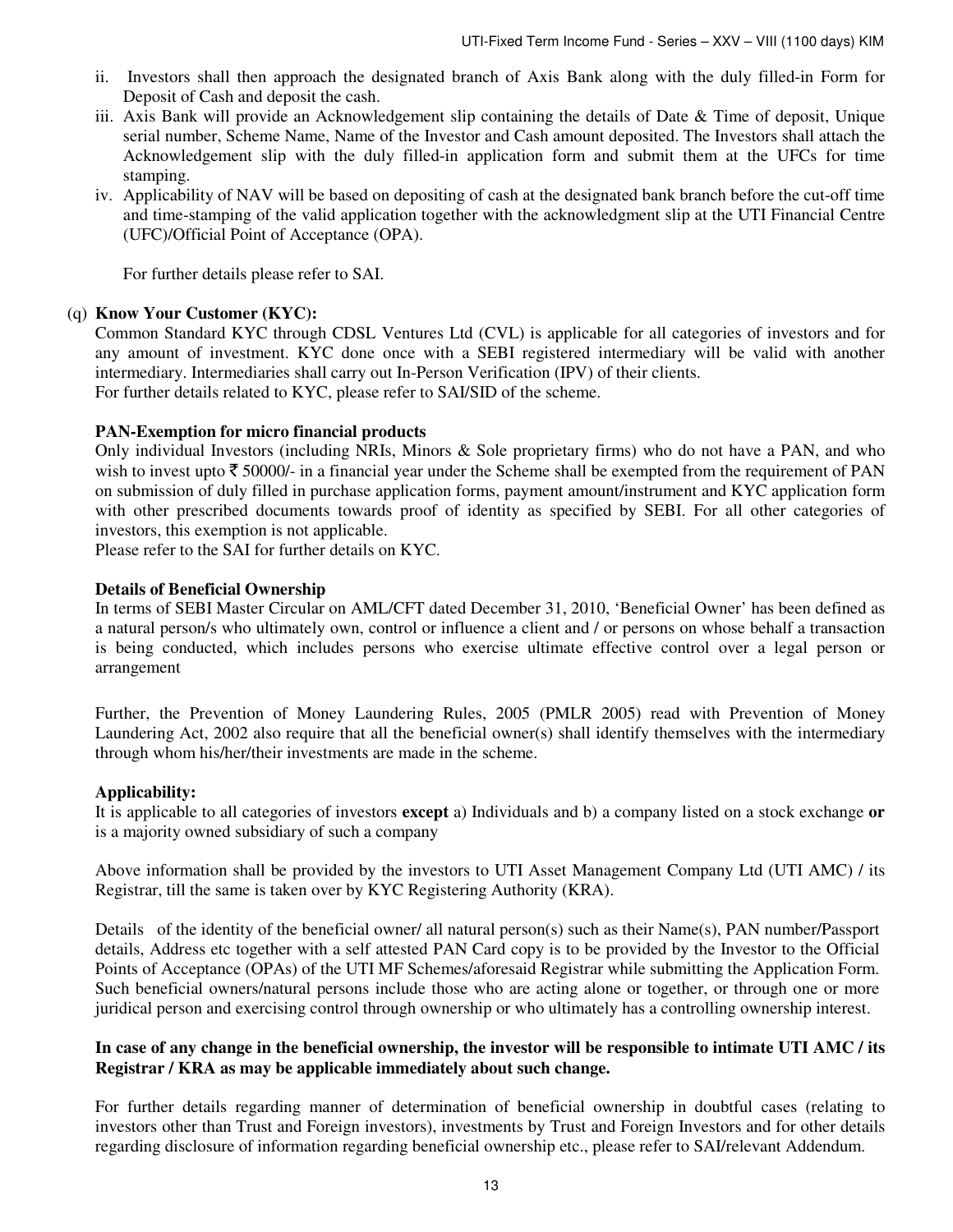# (r) **Aadhar Card**

## **In addition to KYC compliance proof / self attested PAN Card copy, the investors are advised to provide Aadhar Card No., if any.**

## (s) **Consolidated Account Statement (CAS)**

The AMC will issue a Consolidated Account Statement (CAS) for each calendar month to the investor in whose folios transactions has taken place during that month and such statement will be issued on or before the 10th day of the succeeding month detailing all the transactions and holding at the end of month including transaction charges paid to the distributor, if any, across all schemes of all mutual funds.

Further, CAS as above, will also be issued every half yearly (September/March), on or before the 10th day of succeeding month detailing holding at the end of the sixth month, across all schemes of all mutual funds, to all such investors in whose folios no transactions has taken place during that period.

The word "transaction" for the purposes of CAS would include purchase, dividend payout, bonus transactions and merger, if any.

However, Folios under Micropension arrangement shall be exempted from the issuance of CAS.

## **Statement of Account for Demat Account holders:-**

(I) The unit holders who do not have Demat account shall continue to receive the Consolidated Account Statements (CAS) as per the existing practice.

(II) For unit holders having Mutual Fund (MF) investments and Demat Account -

- a. Such Investors shall receive a single Consolidated Account Statement (CAS) from the Depository.
- b. Consolidation shall be done on the basis of Permanent Account Number (PAN). In case of multiple holding, it shall be PAN of the first holder and pattern of holding.
- c. In case an investor has multiple accounts across two depositories, the depository with whom the Demat account has been opened earlier will be the default depository which will consolidate the details across depositories and MF investments and dispatch the CAS to the investor.
- d. The CAS will be generated on monthly basis.
- e. If there is any transaction in any of the Demat accounts of the investor or in any of his mutual fund folios, depositories shall send the CAS within ten days from the month end. In case, there is no transaction in any of the mutual fund folios and demat accounts, then CAS with holding details shall be sent to the investor on half yearly basis.
- f. The dispatch of CAS by the depositories shall constitute compliance by UTI AMC/ UTI Mutual Fund with the requirements under Regulation 36(4) of SEBI (Mutual Funds) Regulations, 1996.

For further details on other Folios exempted from issuance of CAS, PAN related matters of CAS etc, please refer to SAI.

## **(t) MF Utility for Investors**

UTI AMC Ltd has entered into an agreement with MF Utilities India Private Ltd (MFUI) for usage of MF Utility (MFU), a shared service initiative of various Asset Management Companies, which acts as a transaction aggregation portal for transacting in multiple Schemes of various Mutual Funds with a single form and a single payment instrument through a Common Account Number (CAN)

Accordingly, all financial and non-financial transactions pertaining to the Scheme are available through MFU either electronically on www.mfuonline.com as and when such a facility is made available by MFUI or physically through authorised Points Of Service ("POS) of MFUI with effect from the respective dates as published on MFUI website against the POS locations. However, all such transactions shall be subject to the eligibility of investors, any terms and conditions and compliance with the submission of documents and procedural requirements as stipulated by UTI MF/UTI AMC from time to time in addition to the conditions specified by MFU, if any.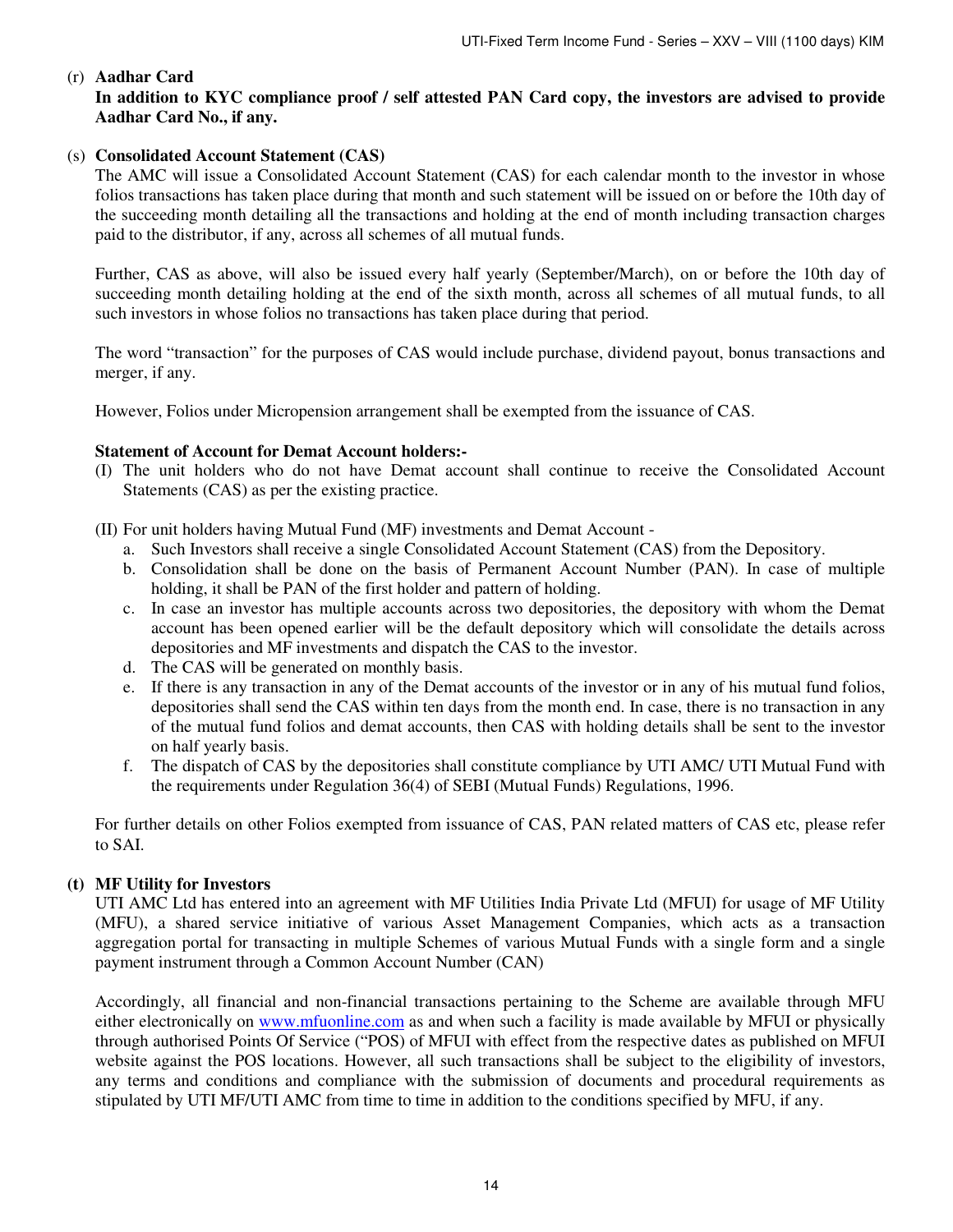The online portal of MFUI i.e. www.mfuonline.com and the POS locations aforesaid shall act as Official Points of Acceptance (OPAs) in addition to the existing OPAs of the UTI AMC Ltd and any transaction submitted at such POS will be routed through MFUI or as may be decided by UTI AMC. Investors not registered with MFUI also can submit their transactions request by giving reference to their existing folio number. All valid applications received for any other scheme apart from eligible schemes as stated above may be accepted by UTI AMC at its own discretion

The uniform cut off time as prescribed by SEBI and as mentioned in the SID/KIM of the respective Schemes shall be applicable for applications received by MFUI. However, in case of investment of any amount in liquid funds and Rs 2 lacs and above for other Schemes, the applicability of NAV will be subject to the date and time of receipt of credit of amount to the specified bank account of AMC.

For further details regarding procedures for obtaining CAN and other particulars about MFU etc, please refer to Addendum No 50 dated  $6<sup>th</sup>$  February 2015/SAI. Investors may also contact the nearest POS aforesaid for procedures to be complied with in this regard

(u) **E-mail communication:** Unitholders who have opted to receive documents/communication by e-mail will be required to download and print the documents/communication after receiving the e-mail from UTI AMC. Should the unitholder experience any difficulty in accessing the electronically delivered documents/communication, the unitholder should advise the Registrars immediately to enable UTI AMC to send the same through alternate means. In case of non receipt of any such intimation of difficulty within 24 hours from receiving the e-mail, it will be regarded as receipt of email by the unitholder. It is deemed that the unitholder is aware of all the security risks including possible third party interception of the documents/communications and contents of the same becoming known to third parties. SMS and Email on the registered address of the investor shall be sent confirming the number of unit allotted within 5 business days from the date of transaction.

## (v) **Abridged Annual Report:**

The unitholders whose Email ID is registered with UTI Mutual Fund will receive Abridged Annual Report by email unless indicated by the investor otherwise to receive the physical copy. The scheme-wise Abridged Annual report will also be made available on the website of UTI Mutual Fund (**www.utimf.com**).

(w) **Note on EUIN:** Investors should mention the EUIN of the person who has advised the investor. If left blank, please sign the declaration provided in the application form. EUIN will assist in tackling the problem of misselling even if the employee/relationship manager/sales person leave the employment of the ARN holder /Sub broker.

## **Applicability of EUIN:**

Transactions to be included – Purchases and Switches.

(x) Politically Exposed Persons (PEP) are defined as individuals who are or have been entrusted with prominent public functions in a foreign country, e.g., Heads of States or of Governments, senior politicians, senior Government/judicial/military officers, senior executives of state owned corporations, important political party officials, etc.

## (y) **Risk Mitigation process against Third Party Cheques**

Third party payments are not accepted in any of the schemes of UTI Mutual Fund subject to certain exceptions. "Third Party Payments" means the payment made through instruments issued from an account other than that of the beneficiary investor mentioned in the application form. However, in case of payments from a joint bank account, the first named applicant/investor has to be one of the joint holders of the bank account from which payment is made.

For further details on documents to be submitted under the process to identify third party payments, Exceptions for accepting such cheques etc, refer to SAI/relevant addenda.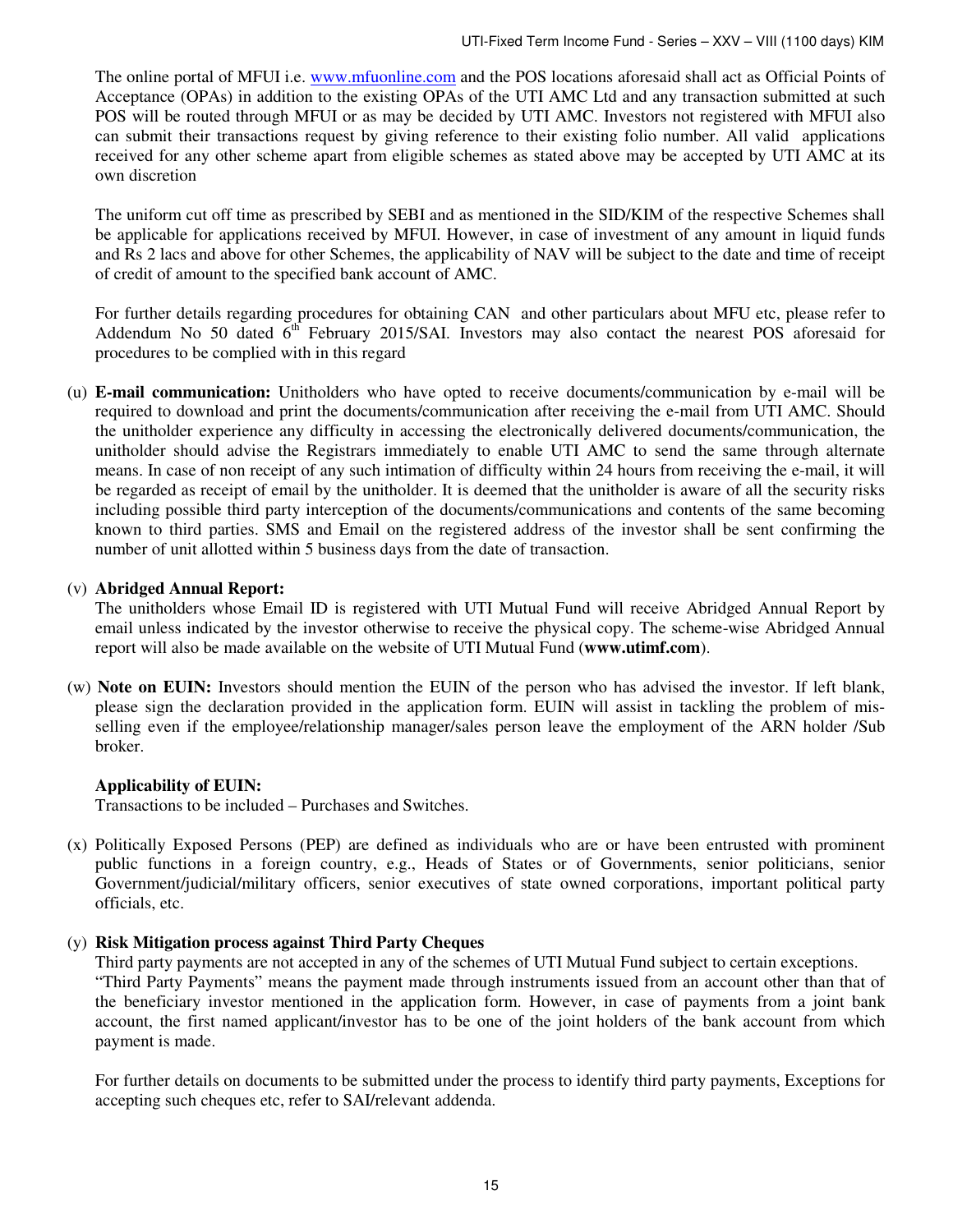## **Bank Mandate registration as part of the New Folio creation**

In order to reduce frauds and operational risks relating to fraudulent encashment of redemption/dividend proceeds, Investors are required to submit any of the prescribed documents (along with original document for verification) in support of the bank mandate mentioned in the application form for subscription under a new folio, in case these details are not the same as the bank account from which the investment is made.

## (z) **Foreign Account Tax Compliance Act (FATCA) is a United States (US) Law aimed at prevention of tax evasion by us citizens and residents ("US Persons") through use of offshore accounts.**

FATCA obligates foreign financial institutions (FFIs), including Indian financial institutions to provide the US Internal Revenue Service (IRS) with information and to report on the accounts held by specified US Persons. The term FFI is defined widely to cover a large number of non-US based financial service providers such as mutual funds, depository participants, brokers, custodians as well as banks. FATCA requires enhanced due diligence processes by the FFI so as to identify US reportable accounts.

- The identification of US person will be based on one or more of following ''US indicia''-
- Identification of the Account Holder as a US citizen or resident;
- Unambiguous indication of a US place of birth;
- Current US mailing or residence address (including a US post office box);
- Current US telephone number;
- Standing instructions to transfer funds to an account maintained in USA;
- Current effective power of attorney or signing authority granted to a person with a US address or
- An "in-care of" or "hold mail" address that is the sole address that the Indian Financial Institution has on the file for the Account Holder

## **Common Reporting Standard - The New Global Standard for Automatic Exchange of Information**

On similar lines as FATCA the Organization of Economic Development (OECD), along with the G20 countries, of which India is a member, has released a "Standard for Automatic Exchange of Financial Account Information in Tax Matters", in order to combat the problem of offshore tax evasion and avoidance and stashing of unaccounted money abroad, requiring cooperation amongst tax authorities. The G20 and OECD countries have together developed a Common Reporting Standard (CRS) on Automatic Exchange of Information (AEOI).

## **Please refer to Instructions given in the FATCA/CRS Form before filling in the particulars and for further details relating to FATCA/CRS, refer to AMFI India's Circular No.135/BP/63/2015-16 dated 18th September 2015 and SEBI Circular No. CIR/MIRSD/3/2015 dated 10th September 2015.**

#### (aa)**Power of Attorney**

 If the investment is made by a Constituted Attorney on behalf of the investor, please furnish the following details and enclose a Notarised copy of the Power of Attorney(PoA) and register the same with the Registrars to the Scheme. If you have already registered your PoA, please provide the PoA Registration Number in the space provided below the signature box in the Application Form

- 1. PoA Holder's Name:  $\Box$ Mr /  $\Box$ Ms
- 2. PoA for  $\Box$  First/Sole Applicant  $\Box$  Second Applicant  $\Box$  Third Applicant
- 3. PAN of PoA Holder (Attach Pan Card Copy)
	- Please Note that PoA Holder must comply with applicable KYC requirements
- **4.** Date of Birth: (dd/mm/yyyy) & Email :

## **CHECK LIST**

Please ensure that:

- ♦ **Application Form is filled in Capital letters only**
- ♦ Your name and address is given in full.
- ♦ Your preferred plan and option is selected.
- ♦ Your investment is not less than the minimum investment amount.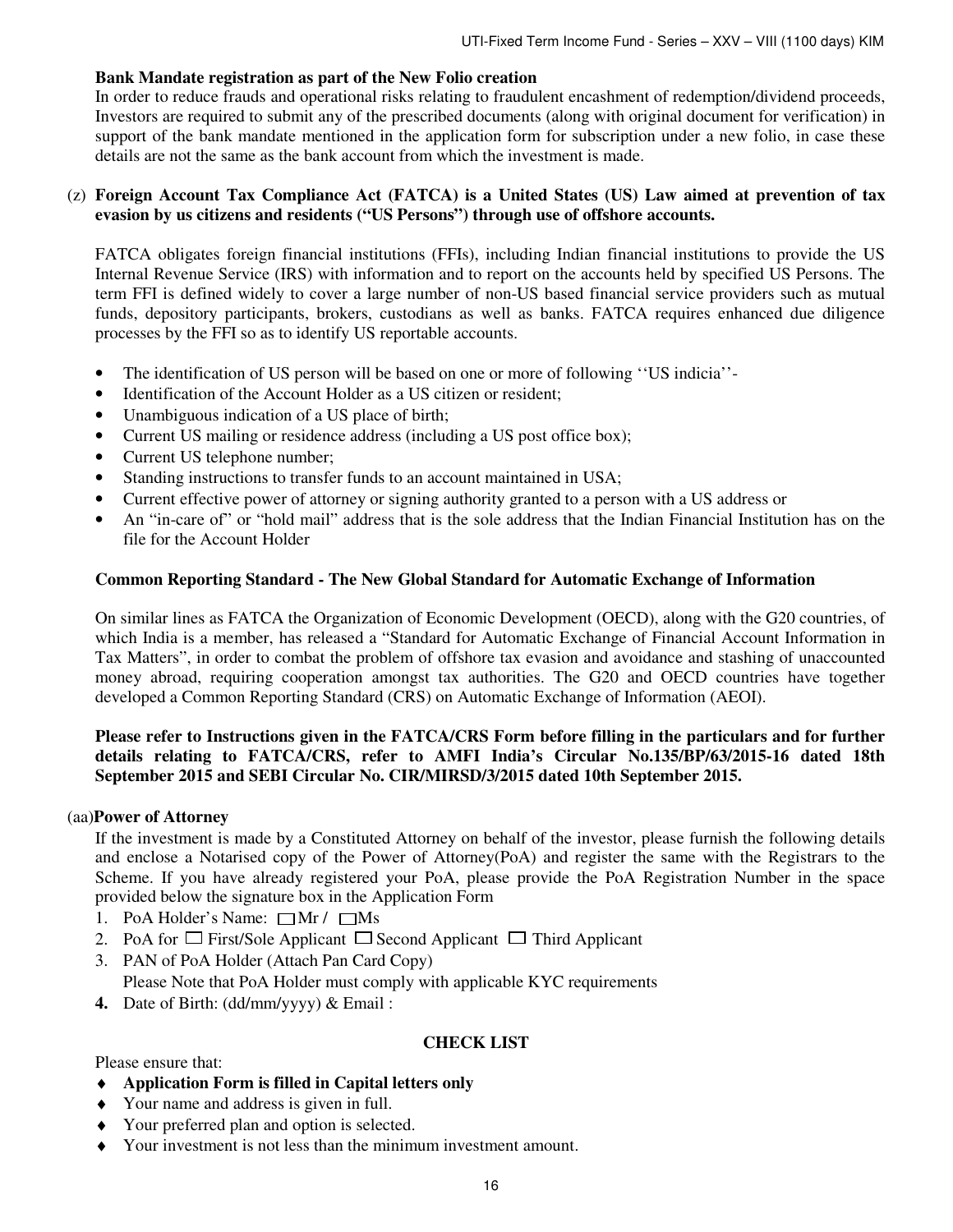- ♦ Your application is complete and signed by all applicants.
- ♦ Cheques are drawn in favour of 'UTI-Fixed Term Income Fund Series XXV VIII' (in case of Direct Plan, "UTI-Fixed Term Income Fund – Series XXV - VIII - Direct Plan") dated, signed and crossed 'A/c Payee only'.
- ♦ On the reverse of each cheque submitted, the Application Form number is written.
- ♦ PAN details of all holders are given failing which your application will be rejected.
- ♦ Copy of KYC acknowledgement for all holders provided by service provider is given, failing which your application will be rejected.
- ♦ Your bank account details are entered completely and correctly. This is mandatory. If this is not included, your application will be rejected.
- ♦ Only CTS-2010 complied cheques are submitted.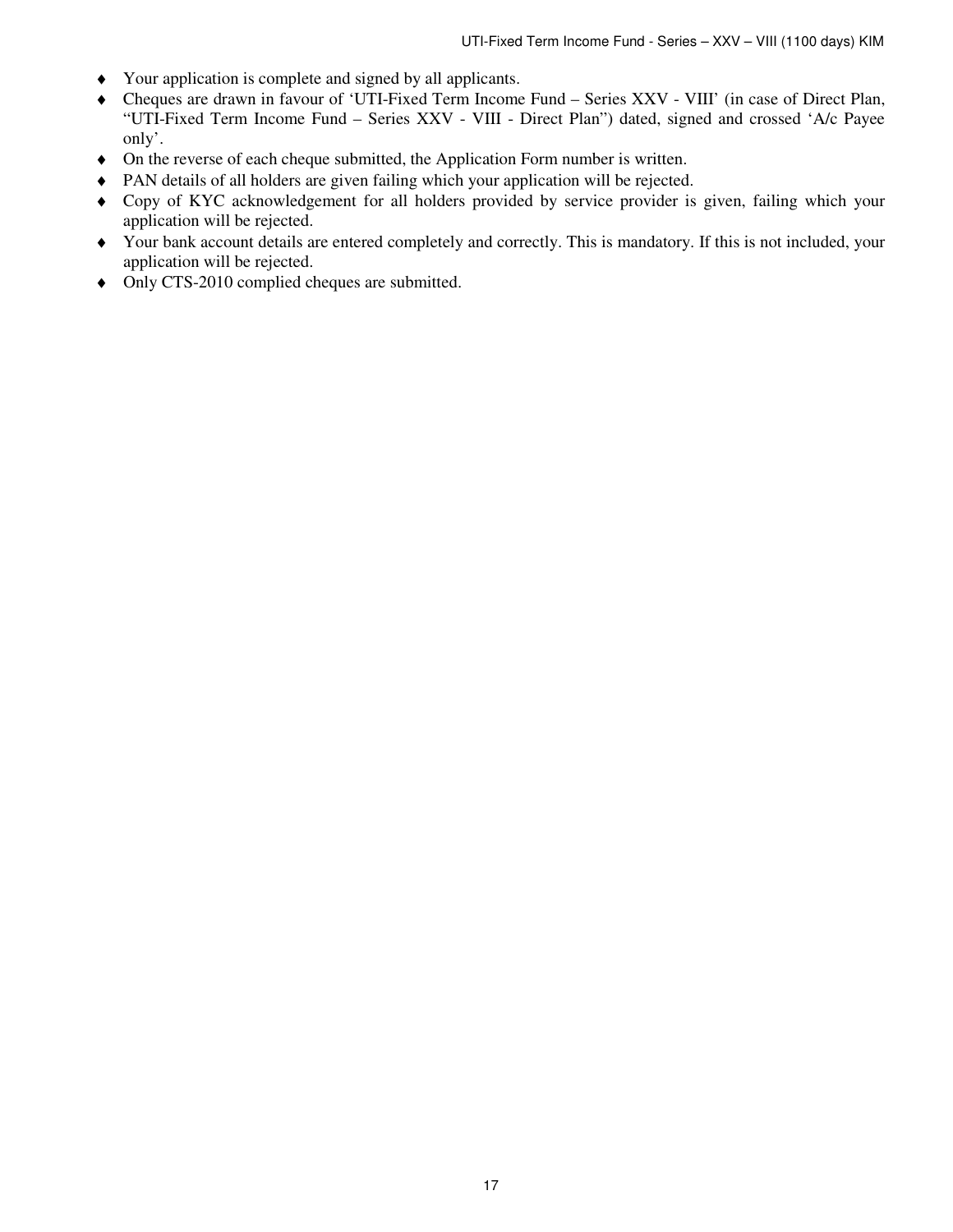## **CORPORATE OFFICE**

UTI Tower, 'Gn' Block, Bandra-Kurla Complex, Bandra (E), Mumbai - 400 051. Tel.: 66786666

## **OFFICIAL POINTS OF ACCEPTANCE UTI FINANCIAL CENTRES**

## **WEST ZONE**

## **GUJARAT REGION**

Ahmedabad: 2<sup>nd</sup> Floor, IFCI Bhavan, Behind Tanishq Show Room, Nr. Lal Bungalow Bus Stand, C G Road, Ahmedabad – 380 006. Gujarat, Tel.: (079) 26462180, 26462905, **Anand:** 12-A, First Floor, Chitrangna Complex, Anand – V. V. Nagar Road, Anand – 388 001, Gujarat, Tel.: (02692) 245943 / 944, **Bharuch:** 103-105, Aditya Complex, 1<sup>st</sup> Floor, Near Kashak Circle, Bharuch – 392 001, Gujarat, Tel.:(02642) 227331, **Bhavnagar:** Shree Complex, 6-7 Ground Floor, Opp. Gandhi Smruti, Crescent Circle, Crescent, Bhavnagar – 364 001, Tel.:(0278)- 2519961/2513231, **Bhuj:** First Floor 13 & 14, Jubilee Circle, Opposite All India Radio, Banker's Colony, Bhuj – 370 001, Gujarat, Tel: (02832) 220030, **Gandhinagar:** Shop No.1 & 2, Shree Vallabh Chambers, Nr. Trupti Parlour, Plot 382, Sector 16, Gandhinagar – 382 016, Gujarat Tel : (079) 23240461, 23240786, **Jamnagar:** "Keshav Complex", First Floor, Opp. Dhanvantary College, Pandit Nehru Marg, Jamnagar – 361 001, Tel:(0288)-2662767/68, **Navsari:** 1/4 Chinmay Arcade, Sattapir, Sayaji Road, Navsari – 396 445, Gujarat, Tel: (02637)-233087, **Rajkot:** Race Course Plaza, Shop No.5,6,7, Ground Floor, Near Income Tax, Rajkot-360 001, Tel:(0281)2433525/244 0701, **Surat:** B-107/108, Tirupati Plaza, Near Collector Office, Athwa Gate, Surat-395 001, Tel: (0261) 2474550, **Vadodara:** G-6 & G-7, "Landmark" Bldg., Transpeck Centre, Race Course Road, Vadodara-390 007, Tel:(0265) 2336962, **Vapi:** GF 1 & GF 2, Shoppers Stop, Near Jay Tower-1, Imran Nagar, Silvassa Road, Vapi – 396 195, Gujarat, Tel: (0260) 2421315.

#### **MUMBAI REGION**

**Bandra Kurla Complex**: UTI Tower, 'Gn' Block, Ground Floor, Bandra-Kurla Complex, Bandra (E), Mumbai-400051, Tel: (022) 66786354/6101, **Borivali** : Purva Plaza, Ground Floor, Juntion of S V Road & Shimpoli, Soni Wadi Corner, Borivali (West), Mumbai – 400 092. Tel. No.: (022) 2898 0521/ 5081, **Ghatkopar** : Shop No.1-4, Ground Floor, Sai Plaza, Junction of Jawahar Road and R. B. Mehta Road, Near Ghatkopar Rly Station, Ghatkopar (East), Mumbai - 400 077, Tel: (022) 25012256/25010812/715/833, **Goregaon**: 101, 1st Floor, Accord Commercial Complex, Opposite Bus Depot, Station Road, Goregaon (East), Mumbai – 400 063. Maharashtra, Tel. No.: 022 – 26850849, 26850850, **JVPD**: Unit No.2, Block 'B', Opp. JVPD Shopping Centre, Gul Mohar Cross Road No.9, Andheri (W), Mumbai-400049, Tel:(022) 26201995/26239841, **Kalyan:** Ground Floor, Jasraj Commercial Complex, Chitroda Nagar, Valli Peer, Station Road, Kalyan (West) - 421 301, Tel: (0251) 2316063/7191, **Lotus Court** : Lotus Court Building, 196, Jamshedji Tata Road, Backbay Reclamation, Mumbai-400020, Tel: (022) 22821357, **Marol:** Plot No.12, Road No.9 Behind Hotel Tunga Paradise MIDC Marol, Andheri (East), Mumbai – 400 093, Maharashtra, Tel.: (022) 2836 5138, **Powai** : A-1, Ground Floor, Delphi Orchard Avenue, Hiranandani Business Park, Hiranandani Gardens, Powai, Mumbai–400 076, Tel: (022) 67536797/98, **Thane:** Suraj Arcade, Ground Floor, Next to Deodhar Hospital, Opp. To HDFC Bank, Gokhale Road, Thane (West)-400 602, Tel: (022) 2533 2409, **Vashi**: Shop no. 4, 5 & 6, Plot no. 9, Ganesh Tower, Sector 1, Vashi, Navi Mumbai – 400 703, Tel.: (022) 27820171/74/77.

#### **NAGPUR REGION**

**Amravati:** C-1, VIMACO Tower, S.T. Stand Road, Amravati – 444 602, Maharashtra, Tel.: (0721) 2553126/7/8, **Bhilai:** 38 Commercial Complex, Nehru Nagar (East), Bhilai – 490 020, Distt. Durg, Chhattisgarh, Tel.: (0788) 2293222, 2292777, **Bhopal:** 2nd Floor, V. V. Plaza, 6 Zone II, M. P. Nagar, Bhopal-462 011, Tel: (0755) 2558308, **Gwalior:** 45/A, Alaknanda Towers, City Centre, Gwalior-474011, Tel: (0751) 2234072, **Indore:** UG 3 & 4, Starlit Tower, YN Road, Indore-452 001, Tel:(0731) 2533869/4958, **Jabalpur:** 74-75, 1<sup>st</sup> Floor, Above HDFC Bank, Gol Bazar, Jabalpur – 482 002, Madhya Pradesh, Tel: (0761) 2480004/5, **Nagpur:** 1st Floor, Shraddha House, S. V. Patel Marg, Kings Way, Nagpur-440 001, Tel: (0712) 2536893, **Raipur:** Vanijya Bhavan, Sai Nagar, Jail Road, Raipur-492 009, Tel: (0771) 2881410/12, **Ratlam:** R.S.Paradise, 101, 1st Floor, Above Trimurti Sweets, Do Batti Square, Ratlam – 457 001, Madhya Pradesh, Tel.: (07412) 222771/72.

#### **REST OF MAHARASHTRA AND GOA**

**Aurangabad:** "Yashodhan", Near Baba Petrol Pump, 10, Bhagya Nagar, Aurangabad – 431 001, Maharashtra, Tel.: (0240) 2345219 / 29, **Chinchwad** : City Pride, 1st Floor, Plot No.92/C, D III Block, MIDC, Mumbai-Pune Highway, Kalbhor Nagar, Chinchwad, Pune-411 019, Tel: (020) 65337240, **Jalgaon:** First Floor, Plot No-68, Zilha Peth, Behind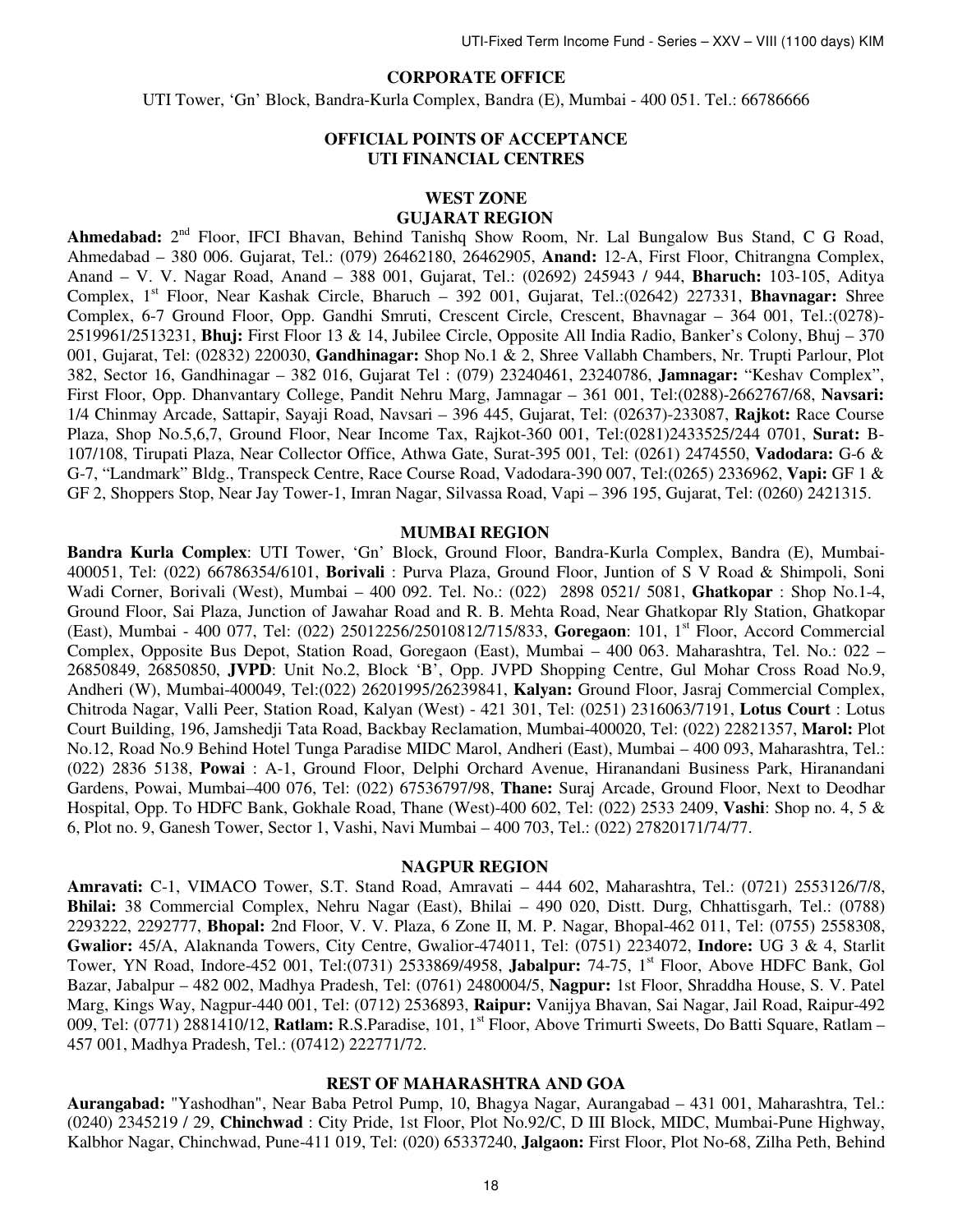Old Court, Near Gujrat Sweet Mart, Jalgaon (Maharashtra), Pin - 425 001, Tel.: (257) 2240480/2240486, **Kolhapur:**  11 & 12, Ground Floor, Ayodhya Towers, C S No 511, KH-1/2, 'E' Ward, Dabholkar Corner, Station Road, Kolhapur-416 001, Tel.: (0231) 2666603/2657315, **Margao:** Shop No. G-6 & G-7, Jeevottam Sundara, 81, Primitive Hospicio Road, Behind Cine Metropole, Margao, Goa-403 601, Tel.: (0832) 2711133, **Nasik:** Apurva Avenue, Ground Floor, Near Kusumagraj Pratishthan, Tilak Wadi, Nasik-422002, Tel: (0253) 2570251/252, **Panaji:** E.D.C. House, Mezzanine Floor, Dr. A.B. Road, Panaji, Goa-403 001, Tel: (0832) 2222472, **Pune:** Ground Floor, Shubhadra Bhavan, Apte Road, Opposite Ramee Grand Hotel, Pune – 411 004. Maharashtra, Tel.: (020) 25521052 / 53 / 54 / 55 / 63, **Solapur:** 157/2 C, Railway Lines, Rajabhau Patwardhan Chowk, Solapur – 413 003, Maharashtra, Tel.: (0217) 223 11767,

#### **NORTH ZONE**

#### **CHANDIGARH REGION**

**Ambala:** 5686-5687, Nicholson Road, Ambala Cantt, Haryana, Pin-133 001, Tel.: (0171) 2631780, **Amritsar:** 69, Court Road, Amritsar-143001, Tel: (0183) 2564388, **Bhatinda:** 2047, II Floor, Crown Plaza Complex, Mall Road, Bhatinda – 151 001, Punjab, Tel: (0164) 223 6500, **Chandigarh:** Jeevan Prakash (LIC Bldg.), Sector 17-B, Chandigarh-160 017, Tel: (0172) 2703683, **Jalandhar:** "Ajit Complex", First Floor, 130 Ranjit Nagar, G. T. Road, Jalandhar-144 001, Tel: (0181) 22324756, **Jammu:** Gupta's Tower, CB-13, 2nd Floor, Rail Head Complex, Jammu – 180 004, Jammu & Kashmir, Tel.: (0191) 2470627, **Ludhiana:** Ground Floor, S CO 28, Feroze Gandhi Market, Ludhiana-141 001, Tel: (0161) 2441264, **Panipat:** Office no.7, 2nd Floor, N K Tower, Opposite ABM AMRO Bank, G T Road, Panipat – 132 103, Haryana, Tel.: (0180) 263 1942, **Patiala:** SCO No. 43, Ground Floor, New Leela Bhawan, Patiala, Punjab-147 001, Tel: (0175) 2300341, **Shimla:** Bell Villa, 5th Floor, Below Scandal Point, The Mall, Shimla, Himachal Pradesh - 171 001, Tel. No.: (0177) 2657 803.

#### **DELHI REGION**

**Dehradun:** 56, Rajpur Road, Hotel Classic International, Dehradun-248 001, Tel: (0135) 2743203, **Faridabad:** Shop No.6, First Floor, Above AXIS Bank, Crown Complex, 1 & 2 Chowk, NIT, Faridabad-121 001, Tel: (0129) 2424771, **Ghaziabad:** C-53 C, Main Road, RDC, Opp. Petrol Pump, Ghaziabad - 201001, Uttar Pradesh, Tel: (0120) 2820920/23, **Gurgaon:** SCO 28, 1st floor, Sector 14, Gurgaon–122 001, Haryana, Tel: (0124) 4245200, **Haridwar:**  First Floor, Ashirwad Complex, Near Ahuja Petrol Pump, Opp Khanna Nagar, Haridwar – 249407, Tel.: (01334) 312828, **Janak Puri:** Bldg. No.4, First Floor, B-1, Community Centre, B-Block, Janak Puri, New Delhi – 110 058, Tel.: (011) 25523246/47/48, **Laxmi Nagar:** Flat No. 104-106, 1st Floor, Laxmi Deep Building, Laxmi Nagar District Centre, Laxmi Nagar, New Delhi – 110092, Tel. No. (011) 2252 9398 / 9374, **Meerut:** 10/8 Ground Floor, Niranjan Vatika, Begum Bridge Road, Near Bachcha Park, Meerut - 250 001, Uttar Pradesh, Tel.: (0121) 648031/2, **Moradabad:** Shri Vallabh Complex, Near Cross Road Mall, Civil Lines, Moradabad – 244 001, Uttar Pradesh, Tel.: (0591) 2411220, **Nehru Place**: G-7, Hemkunt Tower (Modi Tower), 98, Nehru Place (Near Paras Cinema), New Delhi-110 019, Tel: (011) 28898128, **New Delhi**: 13th Floor, Jeevan Bharati, Tower II, Connaught Circus, New Delhi – 110 001. Tel: (011) 2332 7497, 2373 9491/2, **Noida:** J-26, Ground Floor, Near Centre Stage Mall, Sector 18, Noida –201 301, Tel: (0120) 2512311 to 314, **Pitam Pura**: G-5-10 Aggarwal Cyber Plaza, Netaji Subhash Place, Pitam Pura, Delhi – 110 034, Tel: (011) 27351001.

#### **RAJASTHAN REGION**

**Ajmer**: Uday Jyoti Complex, First Floor, India Motor Circle, Kutchery Road, Ajmer-305 001, Tel: (0145) 2423948**, Alwar**: Plot No.1, Jai Complex (1st Floor), Above AXIS Bank, Road No.2, Alwar – 301 001, Rajasthan, Tel.:(0144) 2700303/4**, Bhilwara**: B-6 Ground Floor, S K Plaza, Pur Road, Bhilwara – 311 001, Rajasthan, Tel.: (01482) 242220/21, **Bikaner**: Gupta Complex, 1st Floor, Opposite Chhapan Bhog, Rani Bazar, Bikaner – 334 001, Rajasthan, Tel: (0151) 2524755**, Jaipur**: 2nd Floor, Anand Bhavan, Sansar Chandra Road, Jaipur-302 001, Tel: (0141)- 4004941/43 to 46**, Jodhpur**: 51 Kalpataru Shopping Centre, Shastri Nagar, Near Ashapurna Mall, Jodhpur - 342 005,Tel.: (0291)-5135100, **Kota**: Sunder Arcade, Plot No.1, Aerodrome Circle, Kota-324007, Tel: (0744)-2502242/07**, Sikar**: 9-10, 1<sup>st</sup> Floor, Bhasker Height, Ward No.28, Silver Jubilee Road, Shramdaan Marg, Nr. S K Hospital, Sikar, Rajasthan – 332 001, Tel: (01572) 271044, 271043, **Sriganganagar**: Shop No.4 Ground Floor, Plot No.49, National Highway No.15, Opp. Bhihani Petrol Pump, Sriganganagar – 335 001, Rajasthan, Tel: (0154) 2481602**, Udaipur**: Ground Floor, RTDC Bldg., Hotel Kajri, Shastri Circle, Udaipur-313001, Tel: (0294)– 2423065/66/67**.** 

#### **UTTAR PRADESH REGION**

**Agra:** FCI Building, Ground Floor, 60/4, Sanjay Place, Agra–282 002, Tel: (0562) 2857789, 2858047, **Aligarh:**  3/339-A Ram Ghat Road, Opp. Atrauli Bus Stand, Aligarh, Uttar Pradesh–202 001, Tel : (0571) 2741511, **Allahabad:**  4, Sardar Patel Marg, 1st Floor, Civil Lines, Allahabad-211 001, Tel: (0532) 2561028, **Bareilly:** 116-117 Deen Dayal Puram, Bareilly, Uttar Pradesh-243 005, Tel.: (0581) 2303014, **Gorakhpur:** Cross Road The Mall, Shop No. 16 - 20,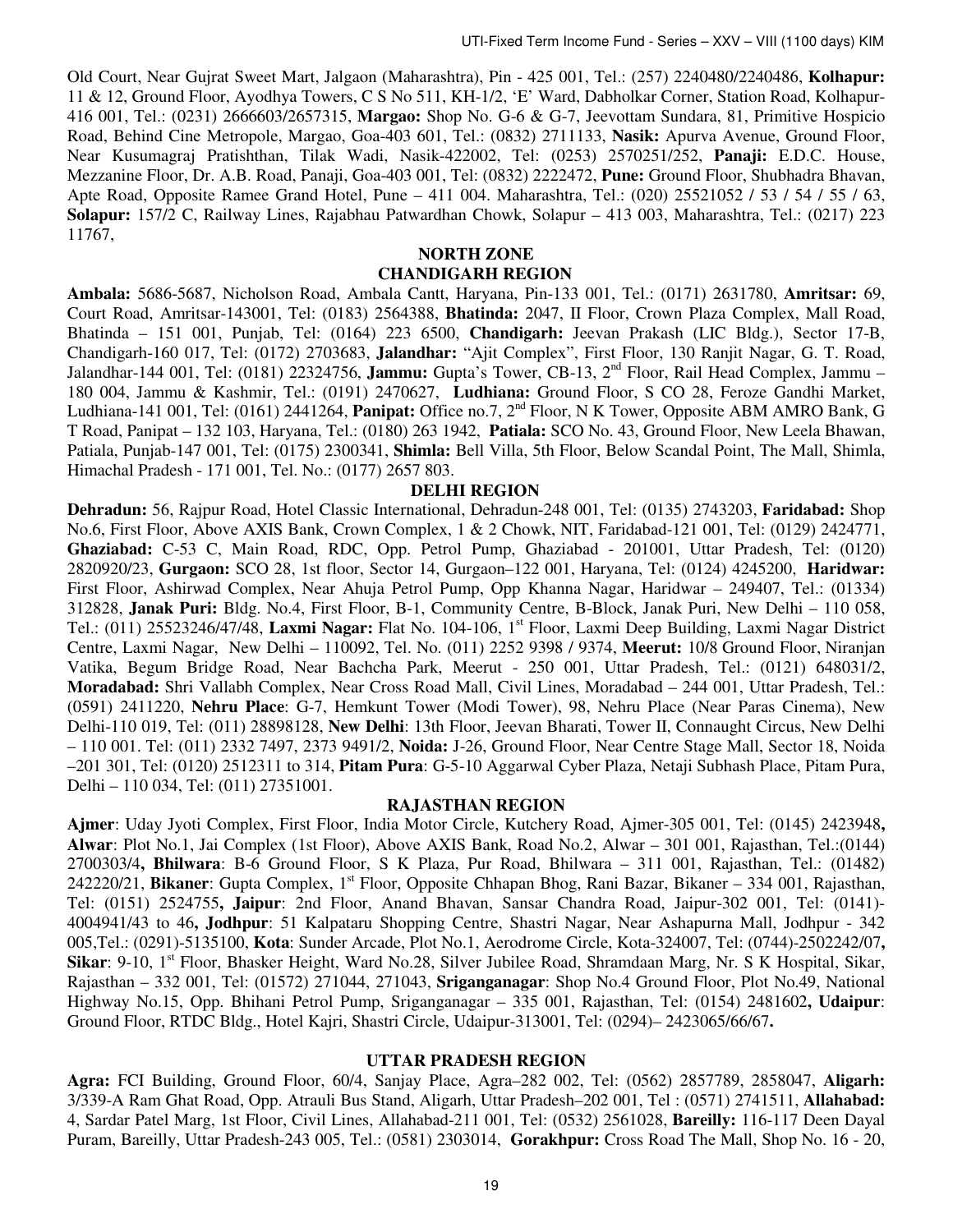1st Floor, Bank Road, A. D. Chowk, Gorakhpur - 273 001, Uttar Pradesh, Tel.: (0551) 220 4995 / 4996, **Kanpur:**  16/77, Civil Lines, Kanpur-208 001, Tel: (0512) 2304278, **Lucknow:** Aryan Business Park, 2nd floor, 19/32 Park Road (old 90 M G Road), Lucknow-226 001, Tel: (0522) 2238491/2238598, **Varanasi:** 1st Floor, D-58/2A-1, Bhawani Market, Rathyatra, Varanasi-221 010, Tel: (0542) 2226881.

## **EAST ZONE BIHAR REGION**

**Bhagalpur:** 1st floor, Kavita Apartment, Opposite Head Post Office, Mahatma Gandhi Road, Bhagalpur-812 001, Bihar, Tel.: (0641) 2300040/41, **Darbhanga:** VIP Road, Allalpatti, Opposite Mahamaya Nursing Home, P.O. Darbhanga Medical College, Laheraisarai, Dist – Darbhanga, Bihar – 846 003, Tel.: (06272) 250 033, **Gaya:** 1st Floor, Zion Complex, Opp. Fire Brigade, Swarajpuri Road, Gaya-823 001, Bihar, Tel: (0631) 2221623, **Muzaffarpur:** Ground Floor, LIC 'Jeevan Prakash' Bldg., Uma Shankar Pandit Marg, Opposite Devisthan (Devi Mandir) Club Road, Muzaffarpur (Bihar), Pin – 842 002, Tel.: (0621) 2265091, **Patna:** 3 rd Floor, Harshwardhan Arcade, Beside Lok Nayak Jai Prakash Bhawan, (Near Dak Bunglow Crossing), Fraser Road, Patna – 800 001, Bihar, Tel: (0612) 2200047.

#### **NORTH EAST REGION**

**Agartala:** Suriya Chowmohani, Hari Ganga Basak Road, Agartala - 799 001, Tripura, Tel.: (0381) 2387812, **Guwahati:** 1st Floor, Hindustan Bldg., M.L. Nehru Marg, Panbazar, Guwahati-781 001, Tel: (0361) 254 5870, **Shillong:** Saket Bhawan, Above Mohini Store, Police Bazar, Shillong-793 001, Meghalaya, Tel.: (0364) 250 0910, **Silchar:** First Floor, N. N. Dutta Road, Shillong Patty, Silchar, Assam - 788 001, Tel.: (03842) 230082/230091, **Tinsukia:** Ward No.6, Chirwapatty Road, Tinsukia – 786 125, Assam, Tel.: (0374) 234 0266/234 1026.

#### **ORISSA & JHARKHAND REGION**

**Bokaro:** Plot C-1, 20-C (Ground Floor), City Centre, Sector – 4, Bokaro Steel City, Bokaro – 827 004, Jharkhand, Tel.: (06542) 323865, 233348, **Dhanbad:** 111 & 112, Shriram Mall, Shastri Nagar, Bank More, Dhanbad-826 001, Tel.: (0326) 6451 971/2304676, **Jamshedpur:** 1-A, Ram Mandir Area, Gr. & 2nd Floor, Bistupur, Jamshedpur-831 001, Tel: (0657) 2756074, **Ranchi :** Shop No. 8 & 9, SPG Mart, Commercial Complex, Old H B Road, Bahu Bazar, Ranchi-834 001, Tel: (0651) 2900 206/07, **Balasore:** Plot No.570, 1st Floor, Station Bazar, Near Durga Mandap, Balasore – 756 001, Orissa, Tel.: (06782) 241894/241947, **Berhampur:** 4th East Side Lane, Dharma Nagar, Gandhi Nagar, Berhampur - 760 001, Orissa, Tel.: (0680) 2225094/95, **Bhubaneshwar:** 1st & 2nd Floor, OCHC Bldg., 24, Janpath, Kharvela Nagar, Nr. Ram Mandir, Bhubaneshwar-751 001, Tel: (0674) 2410995, **Cuttack:** Roy Villa, 2nd floor, Bajrakabati Road, P.O.-Buxi Bazar, Cuttack-753 001, Orissa, Tel: (0671) 231 5350/5351/5352, **Rourkela:** Shree Vyas Complex, Ground Floor, Panposh Road, Near Shalimar Hotel, Rourkela – 769 004, Orissa, Tel.: (0661) 2401116/2401117, **Sambalpur:** Plot No.2252/3495, 1st Floor, Budharaja, Opp. Budharaja Post Office, Sambalpur, Orissa-768 004, Tel: (0663) 2520214.

#### **WEST BENGAL REGION**

Baharampur: 1/5 K K Banerjee Road, 1<sup>st</sup> Floor, Gorabazar, Baharampur – 742 101, West Bengal, Tel.: (03482) 277163, **Barasat:** 57 Jessore Road, 1st Floor, Sethpukur, Barasat, North 24 Paraganas, Pin-700 124, West Bengal, Tel.: (033) 25844583, **Bardhaman:** Sree Gopal Bhavan, 37 A, G.T.Road, 2nd Floor, Parbirhata, Bardhaman – 713 101, West Bengal, Tel.: (0342) 2647238, **Durgapur:** 3rd Administrative Bldg., 2nd Floor, Asansol Durgapur Dev. Authority, City Centre, Durgapur-713216, Tel: (0343) 2546831, **Kalyani:** B-12/1 Central Park, Kalyani -741 235, District: Nadia, West Bengal, Tel.: (033) 25025135/6, **Kharagpur:** M/s. Atwal Real Estate Pvt. Ltd., 1<sup>st</sup> Floor, M S Tower, O.T. Road, Opp. College INDA, Kharagpur, Paschim Midnapore-721 305, Tel: (0322) 228518, 29, **Kolkata** : Netaji Subhash Chandra Road, Kolkata-700 001, Tel: (033) 22436571/22134832, **Malda:** 10/26 K J Sanyal Road, 1st Floor, Opp Gazole Taxi Stand, Malda – 732 101, West Bengal, Tel.: (03512) 223681/724/728, **Rash Behari** : Ground Floor, 99 Park View Appt., Rash Behari Avenue, Kolkata-700 029, Tel.: (033) 24639811, **Salt Lake City** : AD-55, Sector-1, Salt Lake City, Kolkata-700 064, Tel.: (033) 23371985, **Serampore:** 6A/2, Roy Ghat Lane, Hinterland Complex, Serampore, Dist. Hooghly – 712 201, West Bengal, Tel.: (033) 26529153/9154, **Siliguri:** Ground Floor, Jeevan Deep Bldg., Gurunanak Sarani, Sevoke Rd., Silliguri-734 401, Tel: (0353) 2535199.

# **SOUTH ZONE**

## **ANDHRA PRADESH REGION**

**Guntur:** Door No.12-25-170, Ground Floor, Kothapet Main Road, Guntur–522 001, Tel: (0863)-2333819, **Hyderabad** : Lala II Oasis Plaza, 1st floor, 4-1-898 Tilak Road, Abids, Hyderabad-500 001, Tel: (040) 24750281/24750381/382, **Kadapa:** No. 2/790, Sai Ram Towers, Nagarajpeta, Kadapa-516 001, Tel: (08562)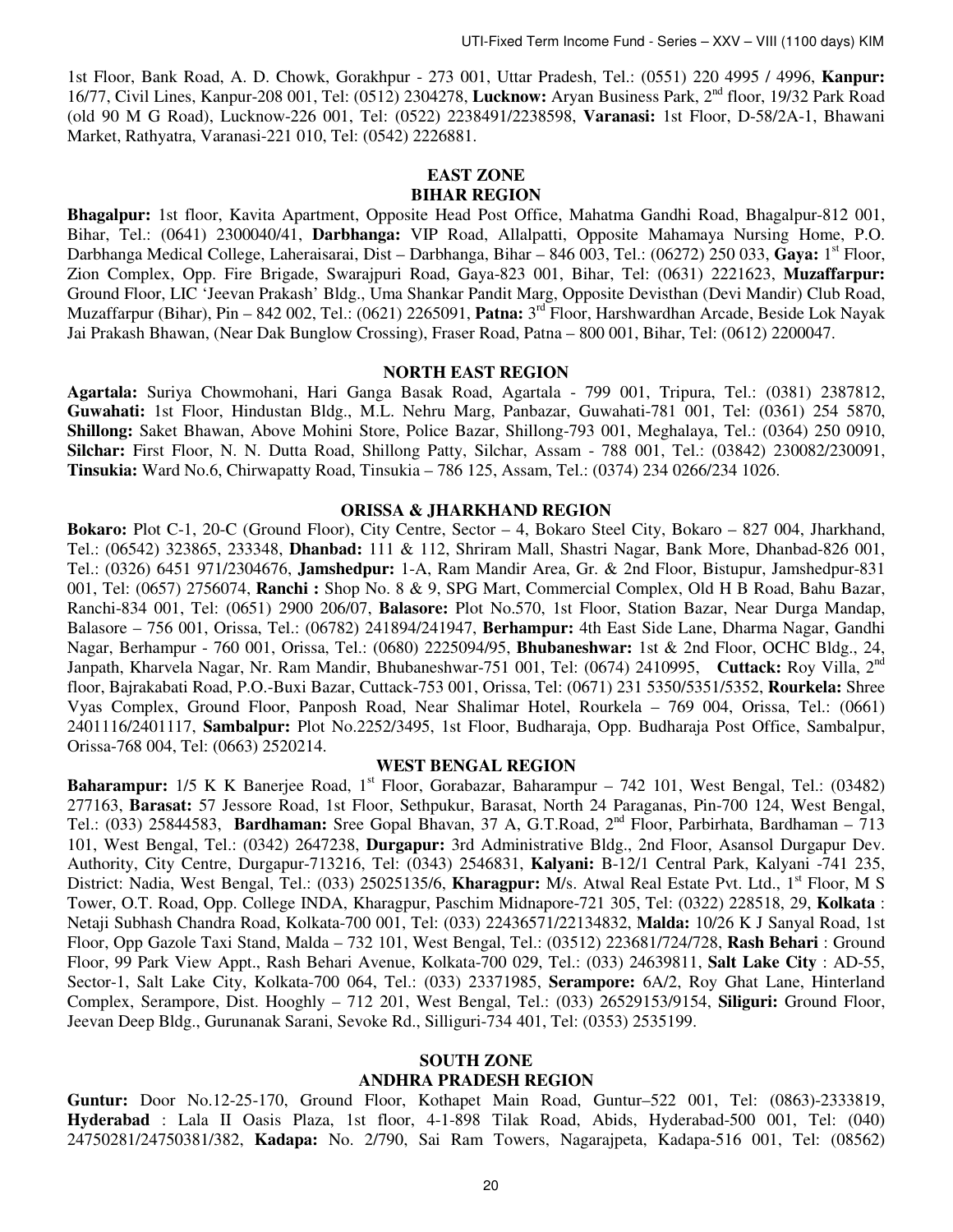222121/131, Nellore: Plot no.16/1433, Sunshine Plaza, 1<sup>st</sup> Floor, Ramalingapuram Main Road, Nellore – 524 002, Andhra Pradesh, Tel: (0861) 2335818/19, **Punjagutta** : 6-3-679, First Floor, Elite Plaza, Opp. Tanishq, Green Land Road, Punjagutta, Hyderabad-500 082, Tel: (040)-23417246, **Rajahmundry:** Door No.7-26-21, 1st Floor, Jupudi Plaza, Maturi Vari St., T. Nagar, Dist. – East Godavari, Rajahmundry – 533101, Andhra Pradesh, Tel.: (0883) 2008399/2432844, **Secunderabad** : 10-2-99/1, Ground Floor, Sterling Grand CVK, Road No. 3, West Marredpally, Secunderabad-500 026, Tel: (040) 27711524, **Tirupati:** D no. 20-1-201-C, Ground Floor, Korlagunta junction, Tirumala Byepass Road, Tirupati-517 501, Andhra Pradesh, Tel.: (0877) 2100607/2221307, **Vijaywada:** 29-37-123, 1st Floor, Dr. Sridhar Complex, Vijaya Talkies Junction, Eluru Road, Vijaywada-520 002, Tel:(0866) 2444819, **Vishakhapatnam:** 202, 1st Floor, Door No.9-1-224/4/4, Above Lakshmi Hyundai Car Showroom, C.B.M. Compound, Near Ramatalkies Junction, Visakhapatnam-530 003, Tel : (0891) 2550 275, **Warangal:** House No.9-2- 31, Shop No.23 & 24, 1st Floor, Nirmala Mall, J P N Road, Warangal-506 002, Tel: (0870) 2441099 / 2440766.

#### **KARNATAKA REGION**

**Bengaluru** : 1st Floor, Centenary Building, No.28, M G Road, Bengaluru – 560001, Karnataka, Tel. No. (080) 2559 2125, **Belgaum:** 1st Floor, 'Indira', Dr. Radha Krishna Marg 5th Cross, Subhash Market, Hindwadi, Belgaum - 590 011, Karnataka, Tel.: (0831) 2423637**, Bellary:** Kakateeya Residency, Kappagal Road, Gandhinagar, Bellary – 583 103, Karnataka, Tel: (08392) 255 634/635, **Davangere:** No.998 (Old No.426/1A) "Satya Sadhana", Kuvempu Road, Lawers Street, K. B. Extension, Davangere - 577 002, Karnataka, Tel.: (08192) 231730/1, **Gulbarga:** F-8, First Floor, Asian Complex, Near City Bus Stand, Head Post Office Road, Super Market, Gulbarga – 585 101, Karnataka, Tel.: (08472) 273864/865, **Hubli:** 1st Floor, Kalburgi Square, Desai Cross, T B Road, Hubli-580 029, Dist Dharwad, Karnataka State, Tel: (0836)-2363963/64, **Jayanagar** : 427 / 14-1, Harmony, 9th Main Road, Near 40th Cross, 5th Block, Jayanagar, Bengaluru -560 041, Tel: (080) 22440837, 64516489, **Malleswaram** : No.60, Maruthi Plaza, 8th Main, 18th Cross Junction, Malleswaram West, Bengaluru-560 055, Tel.: (080) 23340672, **Mangalore:** 1st Floor, Souza Arcade, Near Jyothi Circle, Balmatta Road, Mangalore-575 001, Karnataka, Tel: (0824) 2426290, 2426258, **Mysore:** No.2767/B, New No. 83/B, Kantharaj Urs Road, Saraswathipuram 1st Main, Opposite to Saraswathi Theatre, Mysore-570 009, Tel: (0821)-2344425,

## **TAMIL NADU & KERALA**

**Annanagar** : W 123, III Avenue, Annanagar, Chennai – 600 040, Tel: (044) 65720030, **Chennai Main** Capital Towers, Ground Floor, 180, Kodambakkam High Road, Nungambakkam, Chennai – 600 034. Tamil Nadu, Tel.: (044) 48574545/46/47, **Kochi:** Ground Floor, Palackal Bldg., Chittoor Road, Nr. Kavitha International Hotel, Iyyattu Junction, Ernakulam, Cochin-682 011, Kerala, Tel: (0484) 238 0259/2163, 286 8743, Fax: (0484) 237 0393, **Coimbatore:** U R House, 1st Floor, 1056-C, Avinashi Road, Opp. Nilgiris Dept. Stores, Coimbatore-641 018, Tel: (0422) 2244973, **Kottayam:** Muringampadam Chambers, Ground Floor, Door No.17/480-F, CMS College Road, CMS College Junction, Kottayam–686 001, Tel.: (0481) 2560734, **Kozhikode:** Aydeed Complex, YMCA Cross Road, Kozhikode - 673 001, Kerala, Tel.: (0495) 2367284 / 324, **Madurai:** "Jeevan Jyothi Building", First Floor, 134 Palace Road, Opp. to Christian Mission Hospital, Madurai - 625 001, Tel.: (0452) 2333317, **Salem:** No.2/91, Sri Vari Complex, First Floor, Preethee Bajaj Upstairs, New Bus Stand Road, Meyyanur, Salem - 636 004, Tel.: (0427) 2336163, **T Nagar** : 1st Floor, 29, North Usman Road, T Nagar, Chennai-600 017, Tel: (044) 65720011/12, **Thiruvananthapuram:** T C 15/49(2), 1st Floor, Saran Chambers, Vellayambalam, Thriuvananthapuram-695 010, Tel: (0471) 2723674, **Trichur:** 26/621-622, Kollannur Devassy Building, 1st Floor, Town Hall Road, Thrissur-680 020, Tel. No.:(0487) 2331 259/495, **Tirunelveli:** 1st Floor, 10/4 Thaha Plaza, South Bypass Road, Vannarpet, Tirunelveli– 627 003. Tel.: (0462) 2500186, **Tirupur:** 47, Court Street, Sabhapathipuram, Tirupur – 641 601, Tamil Nadu, Tel.: (0421) 223 6337/6339, **Trichy:** Kingston Park No.19/1, Puthur High Road, (Opp. Aruna Theatre), Puthur, Tiruchirapalli-620 017, Tel.: (0431) 2770713, **Vellore:** S R Arcade, 1st floor, 15/2 No.30, Officers Line, Vellore – 632 001, Tamil Nadu, Tel.: (0416) 223 5357/5339.

#### **UTI NRI CELL**

UTI Tower, 'Gn' Block, Bandra-Kurla Complex, Bandra (E), Mumbai-400 051, Tel: 66786064 • Fax 26528175 • Email: uti-nri@uti.co.in

#### **OFFICE OF THE REGISTRAR**

M/s. Karvy Computershare Pvt. Ltd.: Unit: UTIMF, Karvy Selenium Tower B, Plot Nos. 31 & 32, Financial District, Nanakramguda,Serilingampally Mandal, Hyderabad - 500 032, Board No: 040-6716 2222, Fax No.: 040- 6716 1888, Email: uti@karvy.com

#### **KARVY CENTRES**

**Abohar:** C/o. Shri S K Goyal, Business Development Associate of UTI Mutual Fund, H. No. 1184, Street No.5, 7<sup>th</sup>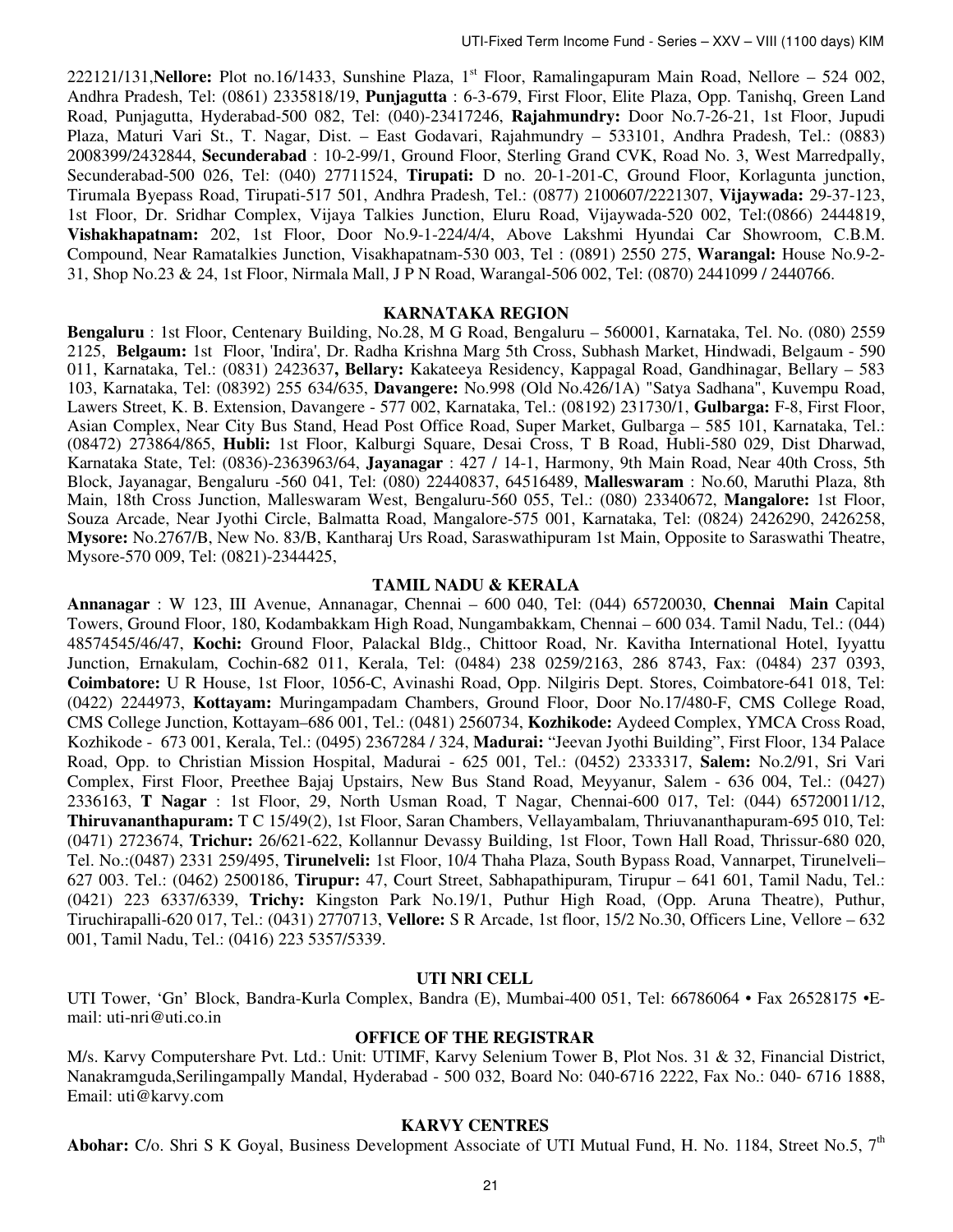Chowk, Abohar, Punjab – 152 116, Tel.: 01634 – 221238, **Ahmednagar:** C/o. Mr. Santosh H. Gandhi, 3312, Khist Lane, Ahmednagar – 414 001, Maharashtra, Mob.: 9850007454, **Akola:** Shop No.30, Ground Floor, Yamuna Tarang Complex, N H No.06, Murtizapur Road, Akola – 444 004, Tel.: 0724 – 2451 874, **Alleppey:** C/o. Mr K Thankachan, MJM Building, Mullackal, Alleppey, Kerala – 688 011, Tel. No.: (0477) 2251110, **Ananthapur:** # 15-149, 2nd Floor, S.R.Towers, Opp: Lalithakala Parishat, Subash Road, Anantapur-515 001, Tel.: (08554) 244449, **Andaman & Nicobar Islands:** C/o Shri P N Raju, 5, Middle Point, 112, M G Road, Midyna Tower, Ground Floor, Port Blair, Andaman & Nicobar Islands - 744 101, Tel.: 03192-233083, Angul: C/o Shri Surya Narayan Mishra, 1<sup>st</sup> Floor, Sreeram Complex, NH-42,Similipada, Angul, Orissa, Pin-759122, Tel.: 06764-230192, **Ankamaly:** C/o Mr. P. K. Martin (CA), Parayil Agencies, Ankamaly South P.O., Ankamaly, Ernakulam Dist., Kerala – 683573, Tel.: 0484- 6004796, **Asansol:** C/o Mr. Jayanta Sovakar, Parbati Shopping Arcade, Block No. 1 Shop No 3, Ashram More G T Road, Opp. Bank of India, Asansol, Burdwan-713 301, Tel.: (0341) 2301530, **Bankura:** C/o Shri Subhasis Das, Rampur Road (Old Rathtola), Near City Nursing Home, P O & Dist Bankura -722101 West Bengal, Phone No. 03242- 259584, **Bhojpur:** C/o Mr. V P Gupta, Mahadeva Road, Ara, Bhojpur, Bihar – 802 301, Tel. No.: (06182) 244 334, **Bilaspur:** C/o Mr Vijay Kumar Khaitan, Investor Centre, 1st Floor, Hotel Mid Town Complex, Telephone Exchange Road, Bilaspur – 495 001, Tel. No.: (07752) 414 701, **Bongaigaon:** C/o Shri Uday Chatterjee, Natun Para, College Road, P.O. Bongaigaon Dist. Bongaigaon-783380 Assam. Phone No. 03664-230488, **Chandrapur:** C/o. Mr. Balraj Singh Wadhawan, Opp. Laxmi Narayan Temple, Chandrapur – 442 402, Tel.: 07172 – 255562, **Chhindwara:** C/o Shri Arun Kumar Pandey, Char Fatak, Station Road, Behind Sub Post Office, Shanichara Bazar, Chhindwara-480002 Madhya Pradesh. Phone No. 07168-235223, **Dhule:** Ground Floor, Ideal Laundry, Lane No.4, Khol Galli, Near Muthoot Finance, Opp. Bhavasar General Store, Dhule – 424 001, Tel: (02562) 282823, **Dindigul:** No.9, Old No.4/B, New Agraharam, Palani Road, Dindigul-624 001, Tel.: (0451) 2436077/177, **East Midnapore:** C/o Shri Manoj Kumar Dolai, Town Padumbasan, P O Tamluk, East Midnapore, West Bengal, Pin-721636, Mob.: 953228266242, **Eluru:**  23A-3-32, Gubbalavari Street, R R Pet, Eluru - 534 002, Tel.: (08812) 227851 to 54, **Erode:** No. 4, KMY Salai, Veerappan Traders Complex, Opp. Erode Bus Stand, Sathy Road, Erode-638 003, Tel.: (0424) 2225615, **Gandhinagar:** 27, Suman Tower, Near Hotel Haveli, Sector No.11, Gandhinagar, Ahmedbad-382 011, Tel.: (079) 28529222 / 23249943 / 4955, **Hajipur**: C/o Mr. V N Jha, Business Development Associate for UTI Mutual Fund, 2nd Floor, Canara Bank Campus Kachhari Road, Hajipur ‐844101, Bihar Phone No. 06224 (260520), **Hazaribagh:** C/o Surendra Nath Singh, Business Development Associate for UTI Mutual Fund, Prabhu Niwas Market, Ananda Chowk, Guru Gobind Singh Road, Hazaribagh – 825301, Jharkhand Tel (06546) 261015, **Himatnagar:** C/o Shri Mohamedarif S Memon, B-1, Deshkanta Memon Complex, Opp Power House, Hajipura, Himatnagar -383001 Gujarat Phone No. 02772-240796, **Hissar:** C/o Shri Sanjeev Kumra, 79-S, Model Town, Hissar – 125 005, Haryana, **Howrah:** C/o Shri Asok Pramanik, Uluberia – R.S., Majherrati, Jaduberia, Dist. Howrah, West Bengal, Pin-711316, Tel.: 033-26610546, **Jalpaiguri:** D.B.C. Road, Near Rupasree Cinema Hall, Beside Kalamandir, Po & Dist Jalpaiguri, Jalpaiguri–735 101, Tel.: (03561) 224207/225351, **Jammu & Kashmir:** C/o Smt Sunita Malla (Koul), Near New Era Public School, Rajbagh, Srinagar, Jammu & Kashmir -190008, Tel.: (0194) 2311868, **Jhansi:** 371/01, Narayan Plaza, Gwalior Road, Near Jeevan Shah Chauraha, Jhansi-284 001, Tel.: (0510) 2333685, **Jorhat:** C/o Shri Mohan Chandra Hazarika, T R Phookan Road, Opp. Assam Gramin Vikas Bank, Abul Kamal Memorial Building, Ist Floor, Jorhat 785001 Assam. Phone No. 0376-2322092, **Junagadh:** 124/125, Punit Shopping Center, Ranavat Chowk, Junagadh, Gujarat–362 001, Tel.: (0285) 2624154, **Kaithal:** C/o Mr. Parvesh Bansal, Business Development Associate, Chandni Chowk, Old Sabzi Mandi, Kaithal, Haryana – 136027, Tel. No.: (01746) 232 486, **Kannur:** C/o Mr T Prakashan, 1<sup>st</sup> Floor, Supex Corner, Near Training School, Kannur – 670002, Tel. No.: (0497) 2702157 **Karimnagar:** H. No.4-2-130/131, Above Union Bank, Jafri Road, Rajeev Chowk, Karimnagar-505001, Tel.: (0878) 2244773/ 75/79, **Karnal:** 18/369, Char Chaman, Kunjpura Road, Karnal – 132 001, Haryana, Tel:(0184) 2251524 / 2251525 / 2251526, **Katihar:** C/o Mr Rabindra Kumar Sah, Keshri Market, Barbanna Gali, Baniatola Chowk, M G Road, Katihar, Dist-Katihar, Bihar – 854 105, Tel. No.: (06452) 244 155, **Khammam:** 2-3-117, Gandhi Chowk, Opp. Siramvari Satram, Khammam-507 003, Tel.: (08742) 258567, **Kheda:** C/o Shri Sanjay B Patel, Subhash Corner Pij Bhagol, Station Road Off Ghodia Bazar, Nadiad, Kheda – 387001, Gujarat, Tel.: (0268) 2565557, **Kollam:** Vigneshwara Bhavan, Below Reliance Web World, Kadapakkada, Kollam–691 008, Tel.: (0474) 3012778, **Korba:** C/o Mr Vijay Kumar Rajak, Shop No.31, Pandit Din Dayal Upadhyaya Shubhada Complex, T P Nagar, Korba – 495 450, **Krishna:** C/o Shri Mamidi Venkateswara Rao, D. No. 25-474, Kojjilipet, Machilipatnam, Dist Krishna, Andhra Pradesh, Pin-521001, Tel.: 08672-221520, **Kumbakonam:** C/o Shri A Giri, Ground Floor, KVG Complex, 49 TSR Street, Kumbakonam – 612001, Tamilnadu, Tel.: (0435) 2403782, **Kurnool:** Shop No.43, 1st Floor, S V Complex, Railway Station Road, Kurnool - 518 004, Tel.: (08518) 228850/950, **Madhubani:** C/o Shri Anand Kumar, Bimal Niwas, 7/77, Narial Bazar, P.O. & Dist. Madhubani, Bihar, Pin-847211, Tel.: 06276-223507, **Malout:** S/o. S. Kartar Singh, Back Side SBI Bank, Ward No.18 H. No.202, Heta Ram Colony, Malout, Distt. Muktsar – 152 107, Punjab, Mob.:9417669417, **Mathura:** Ambey Crown II Floor,